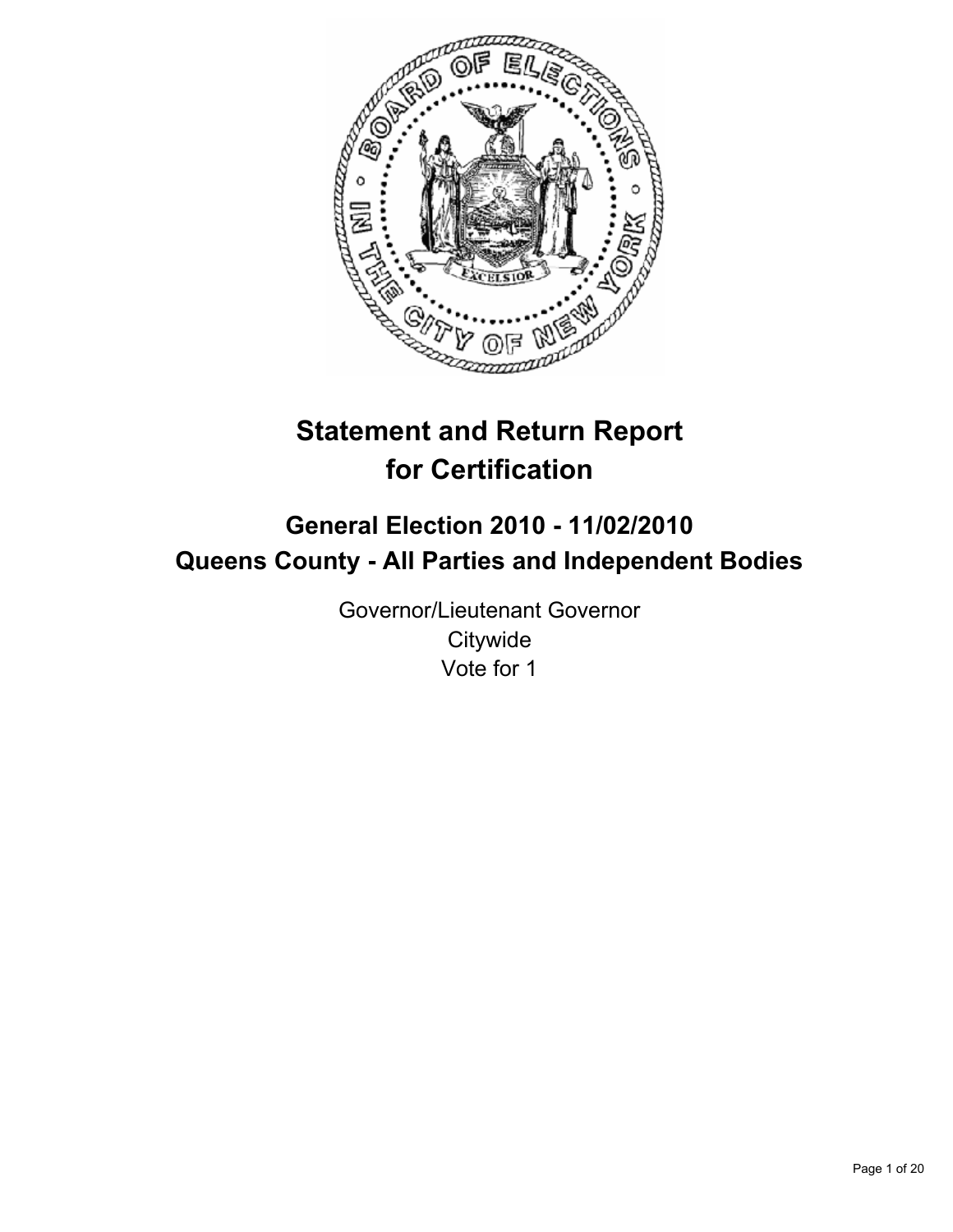

| <b>PUBLIC COUNTER</b>                                | 12,086 |
|------------------------------------------------------|--------|
| <b>EMERGENCY</b>                                     | 0      |
| ABSENTEE/MILITARY                                    | 274    |
| <b>AFFIDAVIT</b>                                     | 127    |
| <b>Total Ballots</b>                                 | 12,547 |
| ANDREW M CUOMO / ROBERT J DUFFY (DEMOCRATIC)         | 8,818  |
| CARL P PALADINO / GREGORY J EDWARDS (REPUBLICAN)     | 2,039  |
| ANDREW M CUOMO / ROBERT J DUFFY (INDEPENDENCE)       | 253    |
| CARL P PALADINO / GREGORY J EDWARDS (CONSERVATIVE)   | 224    |
| ANDREW M CUOMO / ROBERT J DUFFY (WORKING FAMILIES)   | 315    |
| HOWIE HAWKINS / GLORIA MATTERA (GREEN)               | 64     |
| JIMMY MCMILLAN (RENT IS 2 DAMN HIGH)                 | 112    |
| WARREN REDLICH / ALDEN LINK (LIBERTARIAN)            | 38     |
| KRISTIN M DAVIS / TANYA GENDELMAN (ANTI-PROHIBITION) | 36     |
| CHARLES BARRON / EVA M DOYLE (FREEDOM)               | 44     |
| CARL P PALADINO / GREGORY J EDWARDS (TAXPAYERS)      | 12     |
| JAMES TRIKAS (WRITE-IN)                              | 1      |
| MABEL LAW (WRITE-IN)                                 | 1      |
| NO NAME (WRITE-IN)                                   | 1      |
| <b>Total Votes</b>                                   | 11,958 |
| Unrecorded                                           | 589    |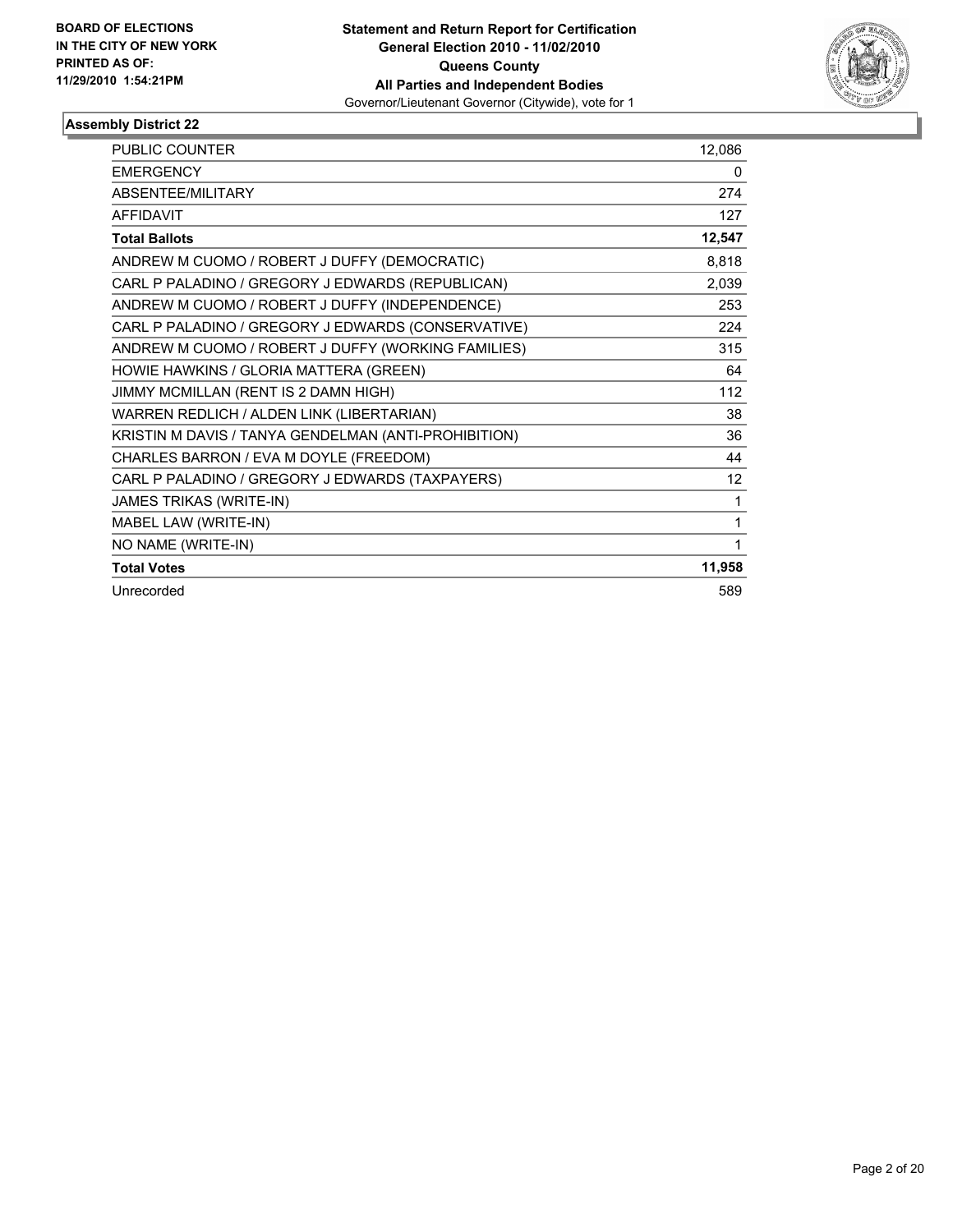

| PUBLIC COUNTER                                       | 23,431         |
|------------------------------------------------------|----------------|
| <b>EMERGENCY</b>                                     | 0              |
| ABSENTEE/MILITARY                                    | 741            |
| <b>AFFIDAVIT</b>                                     | 450            |
| <b>Total Ballots</b>                                 | 24,725         |
| ANDREW M CUOMO / ROBERT J DUFFY (DEMOCRATIC)         | 14,064         |
| CARL P PALADINO / GREGORY J EDWARDS (REPUBLICAN)     | 6,554          |
| ANDREW M CUOMO / ROBERT J DUFFY (INDEPENDENCE)       | 790            |
| CARL P PALADINO / GREGORY J EDWARDS (CONSERVATIVE)   | 1,295          |
| ANDREW M CUOMO / ROBERT J DUFFY (WORKING FAMILIES)   | 587            |
| HOWIE HAWKINS / GLORIA MATTERA (GREEN)               | 133            |
| JIMMY MCMILLAN (RENT IS 2 DAMN HIGH)                 | 194            |
| WARREN REDLICH / ALDEN LINK (LIBERTARIAN)            | 123            |
| KRISTIN M DAVIS / TANYA GENDELMAN (ANTI-PROHIBITION) | 72             |
| CHARLES BARRON / EVA M DOYLE (FREEDOM)               | 151            |
| CARL P PALADINO / GREGORY J EDWARDS (TAXPAYERS)      | 56             |
| BOZO THE CLOWN (WRITE-IN)                            | 1              |
| DAVID PATTERSON (WRITE-IN)                           | 3              |
| ELKANAH ADELMA (WRITE-IN)                            | 1              |
| ERIC ULRICH (WRITE-IN)                               | 1              |
| JAMES GLEANON/WILLIAM BAPTISTA (WRITE-IN)            | $\mathbf{1}$   |
| KEVIN BOYLE (WRITE-IN)                               | $\overline{c}$ |
| KEVIN P WARD (WRITE-IN)                              | 1              |
| MICHAEL BLOOMBERG (WRITE-IN)                         | 2              |
| MICHAEL COUGHLIN (WRITE-IN)                          | 1              |
| NO NAME (WRITE-IN)                                   | 4              |
| NOAH HOPKINS (WRITE-IN)                              | 2              |
| RICK LAZIO (WRITE-IN)                                | 3              |
| RUDOLPH GULLIANI (WRITE-IN)                          | 1              |
| SEAMUS MARLEY (WRITE-IN)                             | 1              |
| STEVEN ROSEN (WRITE-IN)                              | $\mathbf{1}$   |
| VOID (WRITE-IN)                                      | 1              |
| WILLIAM J. MILLS JR. (WRITE-IN)                      | 1              |
| <b>Total Votes</b>                                   | 24,046         |
| Unrecorded                                           | 679            |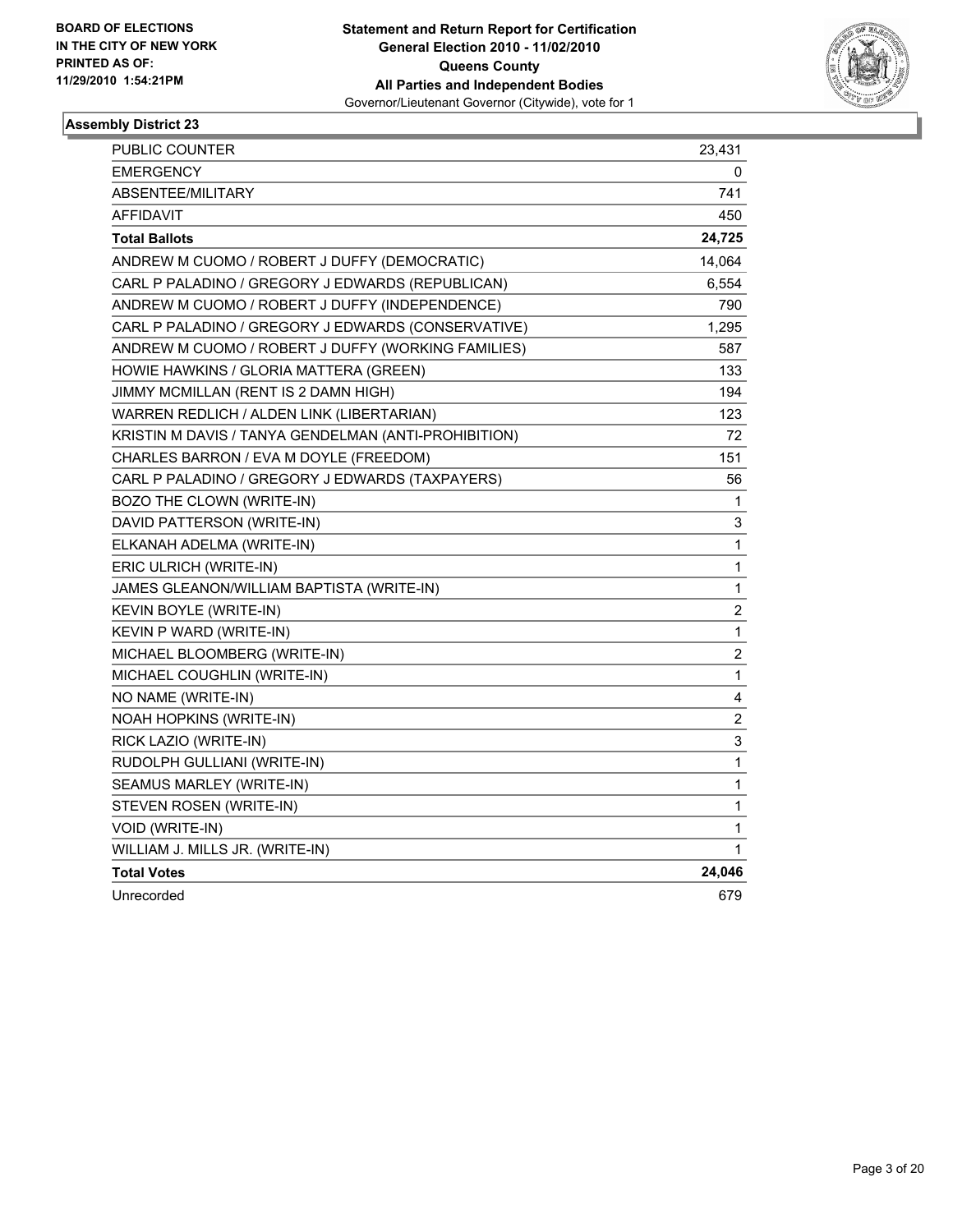

| <b>PUBLIC COUNTER</b>                                | 26,594         |
|------------------------------------------------------|----------------|
| <b>EMERGENCY</b>                                     | 0              |
| ABSENTEE/MILITARY                                    | 668            |
| <b>AFFIDAVIT</b>                                     | 202            |
| <b>Total Ballots</b>                                 | 27,591         |
| ANDREW M CUOMO / ROBERT J DUFFY (DEMOCRATIC)         | 18,100         |
| CARL P PALADINO / GREGORY J EDWARDS (REPUBLICAN)     | 5,376          |
| ANDREW M CUOMO / ROBERT J DUFFY (INDEPENDENCE)       | 762            |
| CARL P PALADINO / GREGORY J EDWARDS (CONSERVATIVE)   | 827            |
| ANDREW M CUOMO / ROBERT J DUFFY (WORKING FAMILIES)   | 924            |
| HOWIE HAWKINS / GLORIA MATTERA (GREEN)               | 188            |
| JIMMY MCMILLAN (RENT IS 2 DAMN HIGH)                 | 250            |
| WARREN REDLICH / ALDEN LINK (LIBERTARIAN)            | 168            |
| KRISTIN M DAVIS / TANYA GENDELMAN (ANTI-PROHIBITION) | 111            |
| CHARLES BARRON / EVA M DOYLE (FREEDOM)               | 126            |
| CARL P PALADINO / GREGORY J EDWARDS (TAXPAYERS)      | 36             |
| DAVID PATERSON (WRITE-IN)                            | 1              |
| DENNIS HUI (WRITE-IN)                                | $\mathbf{1}$   |
| DOROTHY MURPHY (WRITE-IN)                            | $\mathbf 1$    |
| FUND AUTISM (WRITE-IN)                               | $\mathbf{1}$   |
| HOWARD STERN/ ZENO PLEP (WRITE-IN)                   | 1              |
| KRISTEN GILLIBRAND (WRITE-IN)                        | $\mathbf{1}$   |
| MICHAEL GABLE (WRITE-IN)                             | $\mathbf 1$    |
| NO NAME (WRITE-IN)                                   | $\overline{7}$ |
| PAUL REUBEN (WRITE-IN)                               | 1              |
| RICK LAZIO (WRITE-IN)                                | $\overline{c}$ |
| RUDOLPH GIULIANI (WRITE-IN)                          | 1              |
| THOMAS DINAPOLI (WRITE-IN)                           | $\mathbf{1}$   |
| WARREN REDLICH (WRITE-IN)                            | $\mathbf{1}$   |
| <b>Total Votes</b>                                   | 26,888         |
| Unrecorded                                           | 703            |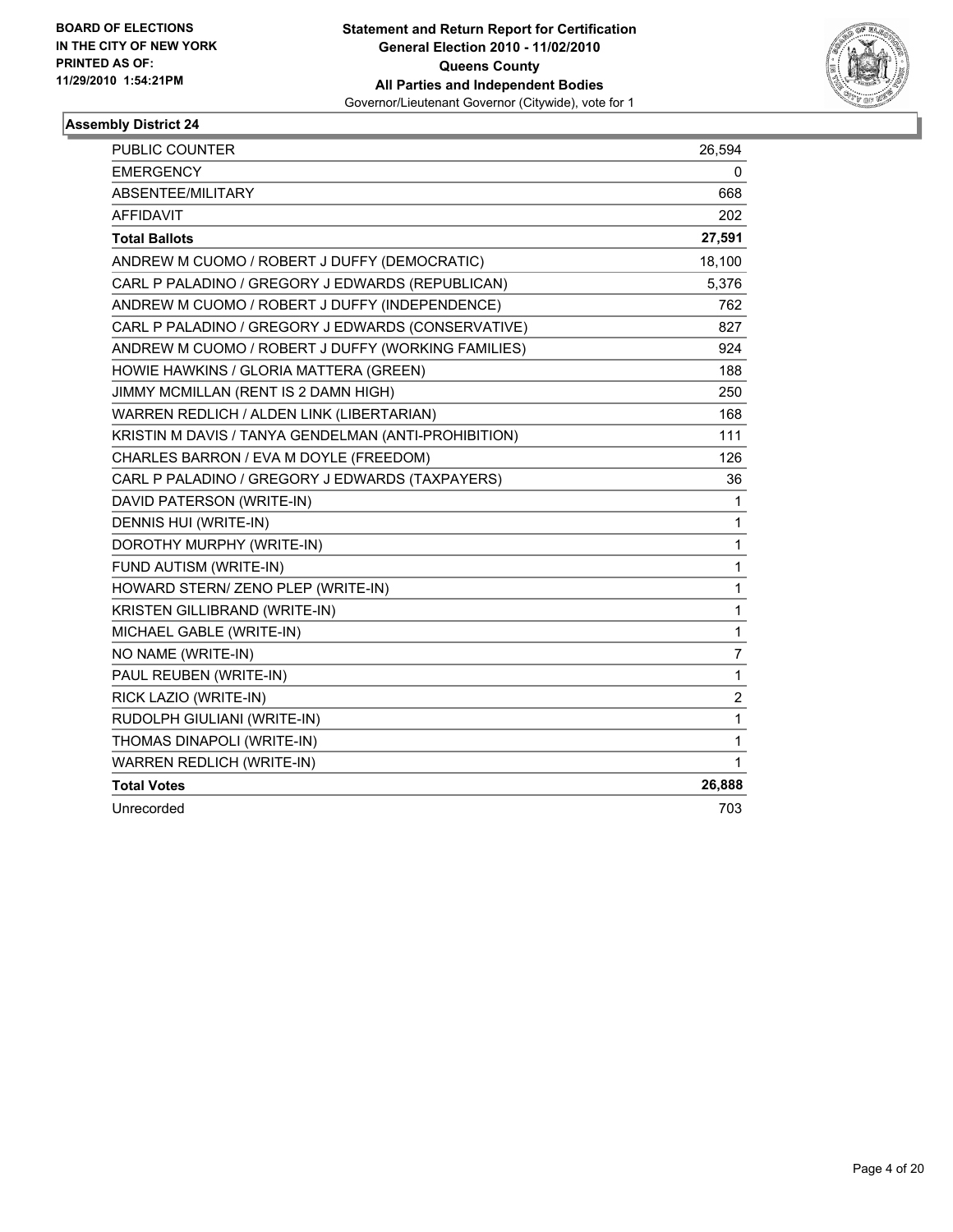

| <b>PUBLIC COUNTER</b>                                | 16,578         |
|------------------------------------------------------|----------------|
| <b>EMERGENCY</b>                                     | 52             |
| ABSENTEE/MILITARY                                    | 391            |
| <b>AFFIDAVIT</b>                                     | 171            |
| <b>Total Ballots</b>                                 | 17,323         |
| ANDREW M CUOMO / ROBERT J DUFFY (DEMOCRATIC)         | 11,305         |
| CARL P PALADINO / GREGORY J EDWARDS (REPUBLICAN)     | 3.447          |
| ANDREW M CUOMO / ROBERT J DUFFY (INDEPENDENCE)       | 465            |
| CARL P PALADINO / GREGORY J EDWARDS (CONSERVATIVE)   | 512            |
| ANDREW M CUOMO / ROBERT J DUFFY (WORKING FAMILIES)   | 606            |
| HOWIE HAWKINS / GLORIA MATTERA (GREEN)               | 95             |
| JIMMY MCMILLAN (RENT IS 2 DAMN HIGH)                 | 136            |
| WARREN REDLICH / ALDEN LINK (LIBERTARIAN)            | 99             |
| KRISTIN M DAVIS / TANYA GENDELMAN (ANTI-PROHIBITION) | 45             |
| CHARLES BARRON / EVA M DOYLE (FREEDOM)               | 78             |
| CARL P PALADINO / GREGORY J EDWARDS (TAXPAYERS)      | 11             |
| DAVID SCHWARTZ (WRITE-IN)                            | 1              |
| K. WILLINGHAM (WRITE-IN)                             | $\overline{2}$ |
| NO NAME (WRITE-IN)                                   | 1              |
| RICK LAZIO (WRITE-IN)                                | 1              |
| ROBERT PRUBANE (WRITE-IN)                            | 1              |
| <b>Total Votes</b>                                   | 16,805         |
| Unrecorded                                           | 518            |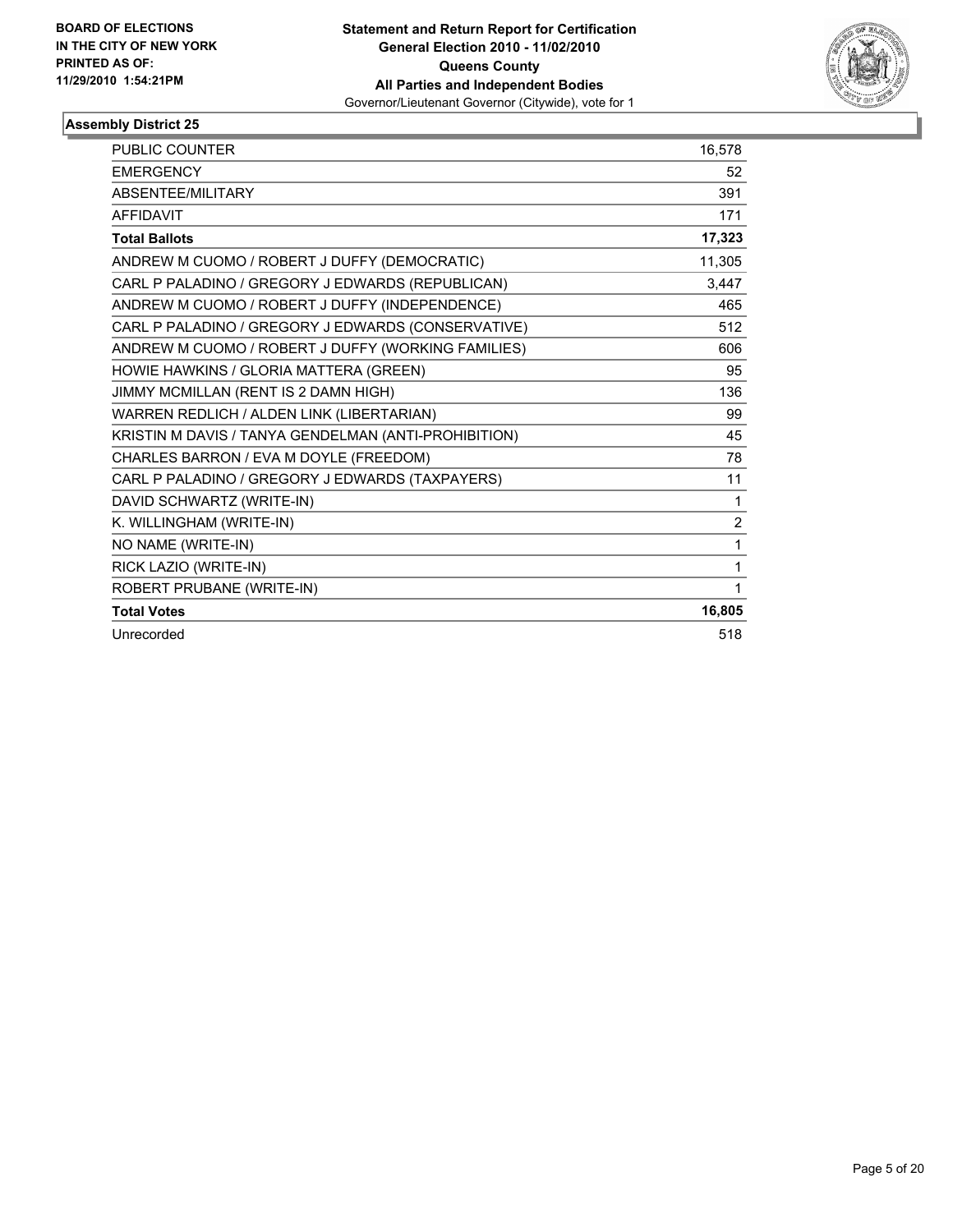

| PUBLIC COUNTER                                       | 27,705 |
|------------------------------------------------------|--------|
| EMERGENCY                                            | 0      |
| ABSENTEE/MILITARY                                    | 911    |
| AFFIDAVIT                                            | 185    |
| <b>Total Ballots</b>                                 | 28,901 |
| ANDREW M CUOMO / ROBERT J DUFFY (DEMOCRATIC)         | 17,446 |
| CARL P PALADINO / GREGORY J EDWARDS (REPUBLICAN)     | 7,103  |
| ANDREW M CUOMO / ROBERT J DUFFY (INDEPENDENCE)       | 833    |
| CARL P PALADINO / GREGORY J EDWARDS (CONSERVATIVE)   | 1,200  |
| ANDREW M CUOMO / ROBERT J DUFFY (WORKING FAMILIES)   | 750    |
| HOWIE HAWKINS / GLORIA MATTERA (GREEN)               | 184    |
| JIMMY MCMILLAN (RENT IS 2 DAMN HIGH)                 | 236    |
| WARREN REDLICH / ALDEN LINK (LIBERTARIAN)            | 195    |
| KRISTIN M DAVIS / TANYA GENDELMAN (ANTI-PROHIBITION) | 108    |
| CHARLES BARRON / EVA M DOYLE (FREEDOM)               | 38     |
| CARL P PALADINO / GREGORY J EDWARDS (TAXPAYERS)      | 37     |
| ANN WELLNER (WRITE-IN)                               | 1      |
| D. SPINA (WRITE-IN)                                  | 1      |
| DAVID PATTERSON (WRITE-IN)                           | 1      |
| ERICE DRUATO (WRITE-IN)                              | 1      |
| FERNANDO VITTIGLIO (WRITE-IN)                        | 1      |
| KELLY GELFAND (WRITE-IN)                             | 1      |
| MICHAEL ABEL (WRITE-IN)                              | 9      |
| MICHAEL BLOOMBERG (WRITE-IN)                         | 2      |
| MICHAEL V GRASSO (WRITE-IN)                          | 1      |
| MIKE ABEL (WRITE-IN)                                 | 1      |
| MONTGOMERY SUMMA (WRITE-IN)                          | 1      |
| NO NAME (WRITE-IN)                                   | 6      |
| RICK LATZERO (WRITE-IN)                              | 1      |
| RICK LAZIO (WRITE-IN)                                | 3      |
| SARA PALIN (WRITE-IN)                                | 1      |
| STEVE LEVY (WRITE-IN)                                | 2      |
| THOMAS P. DINAPOLI (WRITE-IN)                        | 1      |
| VOID (WRITE-IN)                                      | 1      |
| <b>Total Votes</b>                                   | 28,165 |
| Unrecorded                                           | 736    |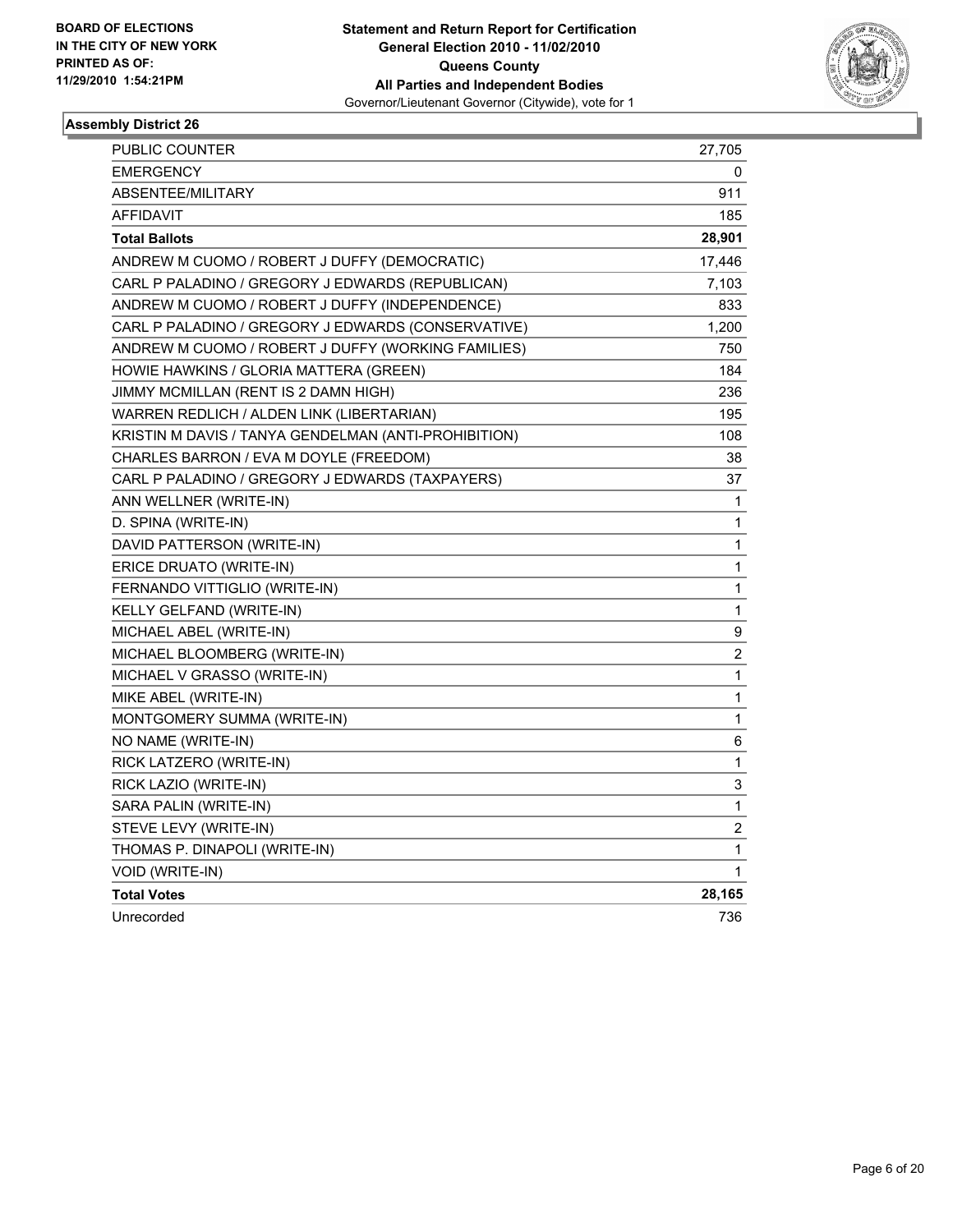

| <b>PUBLIC COUNTER</b>                                | 19,523         |
|------------------------------------------------------|----------------|
| <b>EMERGENCY</b>                                     | 0              |
| ABSENTEE/MILITARY                                    | 518            |
| <b>AFFIDAVIT</b>                                     | 278            |
| <b>Total Ballots</b>                                 | 20,551         |
| ANDREW M CUOMO / ROBERT J DUFFY (DEMOCRATIC)         | 12,830         |
| CARL P PALADINO / GREGORY J EDWARDS (REPUBLICAN)     | 4,415          |
| ANDREW M CUOMO / ROBERT J DUFFY (INDEPENDENCE)       | 543            |
| CARL P PALADINO / GREGORY J EDWARDS (CONSERVATIVE)   | 547            |
| ANDREW M CUOMO / ROBERT J DUFFY (WORKING FAMILIES)   | 652            |
| HOWIE HAWKINS / GLORIA MATTERA (GREEN)               | 146            |
| JIMMY MCMILLAN (RENT IS 2 DAMN HIGH)                 | 173            |
| WARREN REDLICH / ALDEN LINK (LIBERTARIAN)            | 138            |
| KRISTIN M DAVIS / TANYA GENDELMAN (ANTI-PROHIBITION) | 79             |
| CHARLES BARRON / EVA M DOYLE (FREEDOM)               | 100            |
| CARL P PALADINO / GREGORY J EDWARDS (TAXPAYERS)      | 18             |
| CHARLES BURRON (WRITE-IN)                            | $\mathbf{1}$   |
| FRED NATHANSON (WRITE-IN)                            | $\mathbf{1}$   |
| GEORGE PATAKI/ED MALGARO (WRITE-IN)                  | $\mathbf 1$    |
| LISA MURBOWSKI (WRITE-IN)                            | $\mathbf 1$    |
| MINNIE MOUSE (WRITE-IN)                              | 1              |
| NO NAME (WRITE-IN)                                   | $\overline{c}$ |
| RICK LAZIO (WRITE-IN)                                | 3              |
| SAMUEL JOHNSON (WRITE-IN)                            | $\mathbf{1}$   |
| THOMAS OGNI-BENE/ RUDOLPH GIULIANI (WRITE-IN)        | $\mathbf{1}$   |
| VOID (WRITE-IN)                                      | $\mathbf{1}$   |
| YOSEPH COHEN (WRITE-IN)                              | $\mathbf{1}$   |
| <b>Total Votes</b>                                   | 19,655         |
| Unrecorded                                           | 896            |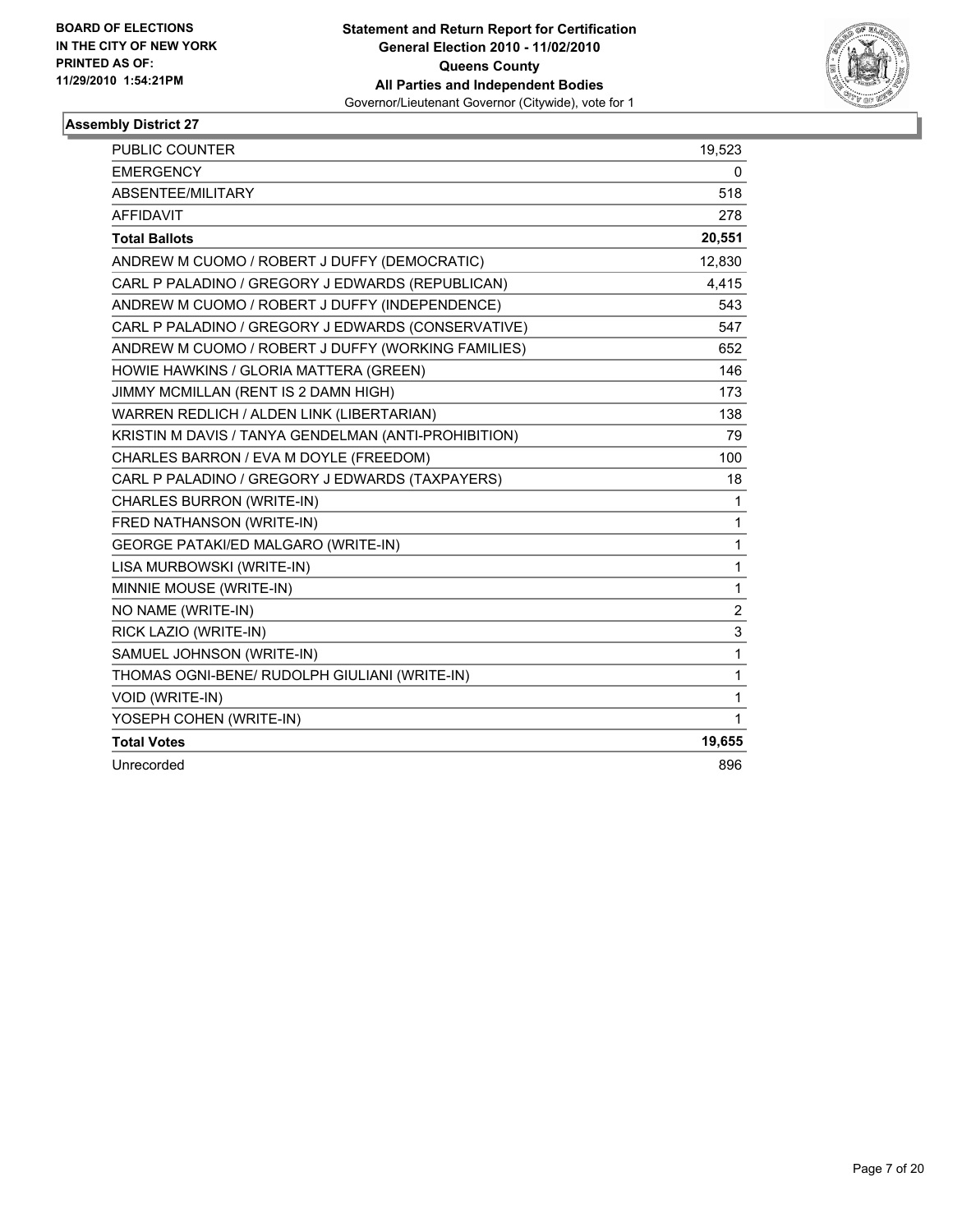

| PUBLIC COUNTER                                       | 24,011                  |
|------------------------------------------------------|-------------------------|
| <b>EMERGENCY</b>                                     | 0                       |
| ABSENTEE/MILITARY                                    | 914                     |
| <b>AFFIDAVIT</b>                                     | 266                     |
| <b>Total Ballots</b>                                 | 25,415                  |
| ANDREW M CUOMO / ROBERT J DUFFY (DEMOCRATIC)         | 15,474                  |
| CARL P PALADINO / GREGORY J EDWARDS (REPUBLICAN)     | 5,786                   |
| ANDREW M CUOMO / ROBERT J DUFFY (INDEPENDENCE)       | 825                     |
| CARL P PALADINO / GREGORY J EDWARDS (CONSERVATIVE)   | 772                     |
| ANDREW M CUOMO / ROBERT J DUFFY (WORKING FAMILIES)   | 875                     |
| HOWIE HAWKINS / GLORIA MATTERA (GREEN)               | 242                     |
| JIMMY MCMILLAN (RENT IS 2 DAMN HIGH)                 | 252                     |
| WARREN REDLICH / ALDEN LINK (LIBERTARIAN)            | 210                     |
| KRISTIN M DAVIS / TANYA GENDELMAN (ANTI-PROHIBITION) | 124                     |
| CHARLES BARRON / EVA M DOYLE (FREEDOM)               | 45                      |
| CARL P PALADINO / GREGORY J EDWARDS (TAXPAYERS)      | 22                      |
| ANDREW DEIDD (WRITE-IN)                              | 1                       |
| ANDREW HEVESI (WRITE-IN)                             | 1                       |
| ANTHONY TATANO (WRITE-IN)                            | 1                       |
| CAONO (WRITE-IN)                                     | 1                       |
| DAVID PATERSON (WRITE-IN)                            | $\mathbf{1}$            |
| DENNIS CARIELLO (WRITE-IN)                           | $\overline{\mathbf{c}}$ |
| KATHERINE R MASI (WRITE-IN)                          | $\overline{2}$          |
| MICHAEL BLOOMBERG (WRITE-IN)                         | $\mathbf{1}$            |
| NO NAME (WRITE-IN)                                   | 1                       |
| PAUL M GOLDFARB (WRITE-IN)                           | 1                       |
| PETER M. HARGROVE/ROBERT STEPANEK (WRITE-IN)         | 1                       |
| RICHARD RAVITCH (WRITE-IN)                           | 1                       |
| RICK LAZIO (WRITE-IN)                                | 3                       |
| WILLIAM JEFFERSON CLINTON (WRITE-IN)                 | 1                       |
| <b>Total Votes</b>                                   | 24,645                  |
| Unrecorded                                           | 770                     |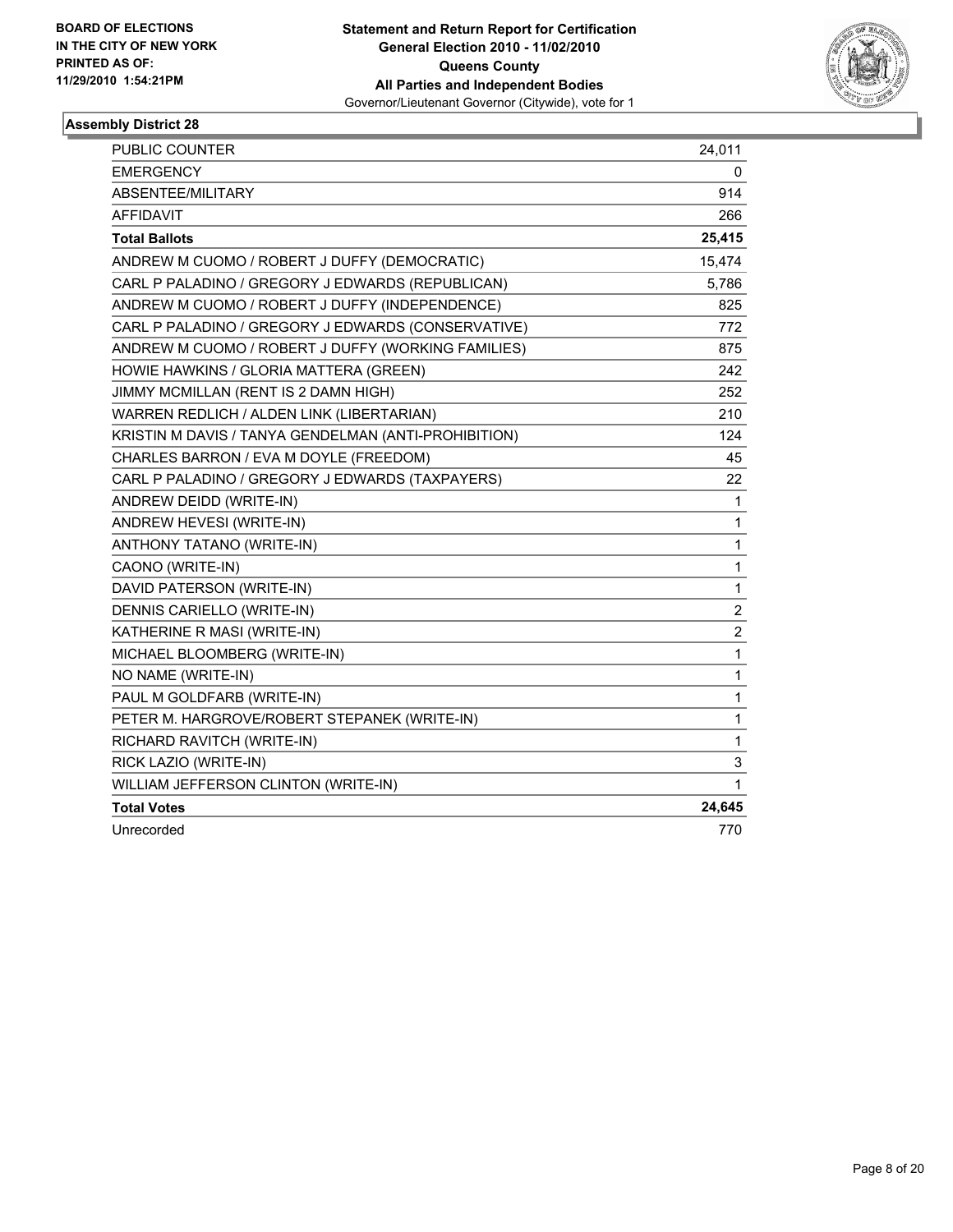

| <b>PUBLIC COUNTER</b>                                | 23,087         |
|------------------------------------------------------|----------------|
| <b>EMERGENCY</b>                                     | 0              |
| ABSENTEE/MILITARY                                    | 405            |
| <b>AFFIDAVIT</b>                                     | 415            |
| <b>Total Ballots</b>                                 | 23,937         |
| ANDREW M CUOMO / ROBERT J DUFFY (DEMOCRATIC)         | 20,435         |
| CARL P PALADINO / GREGORY J EDWARDS (REPUBLICAN)     | 752            |
| ANDREW M CUOMO / ROBERT J DUFFY (INDEPENDENCE)       | 287            |
| CARL P PALADINO / GREGORY J EDWARDS (CONSERVATIVE)   | 113            |
| ANDREW M CUOMO / ROBERT J DUFFY (WORKING FAMILIES)   | 743            |
| HOWIE HAWKINS / GLORIA MATTERA (GREEN)               | 42             |
| JIMMY MCMILLAN (RENT IS 2 DAMN HIGH)                 | 136            |
| WARREN REDLICH / ALDEN LINK (LIBERTARIAN)            | 23             |
| KRISTIN M DAVIS / TANYA GENDELMAN (ANTI-PROHIBITION) | 21             |
| CHARLES BARRON / EVA M DOYLE (FREEDOM)               | 870            |
| CARL P PALADINO / GREGORY J EDWARDS (TAXPAYERS)      | 6              |
| BRANDON (WRITE-IN)                                   | $\mathbf{1}$   |
| CHARLES BARRERY (WRITE-IN)                           | $\mathbf{1}$   |
| DAVID CLARKE JR. (WRITE-IN)                          | $\mathbf{1}$   |
| DAVID PATERSON/EVA M. DOYLE (WRITE-IN)               | $\mathbf{1}$   |
| GEMAAL D. BROWN (WRITE-IN)                           | $\mathbf{1}$   |
| NO NAME (WRITE-IN)                                   | $\overline{2}$ |
| RICK LAZIO (WRITE-IN)                                | $\mathbf{1}$   |
| RUDOLPH GUILIANI (WRITE-IN)                          | $\mathbf{1}$   |
| <b>Total Votes</b>                                   | 23,437         |
| Unrecorded                                           | 500            |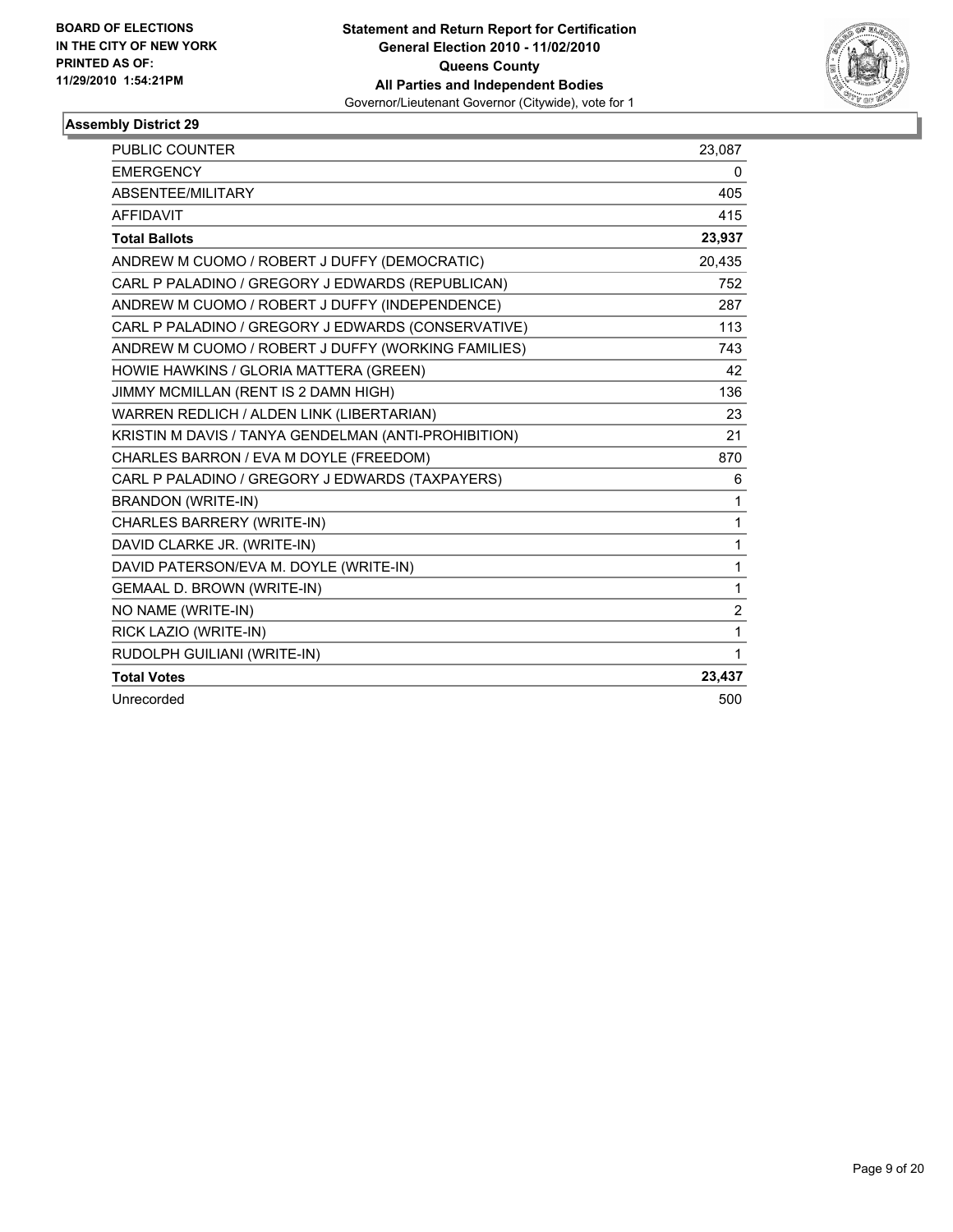

| <b>PUBLIC COUNTER</b>                                | 17,016          |
|------------------------------------------------------|-----------------|
| <b>EMERGENCY</b>                                     | 0               |
| ABSENTEE/MILITARY                                    | 368             |
| <b>AFFIDAVIT</b>                                     | 264             |
| <b>Total Ballots</b>                                 | 17,769          |
| ANDREW M CUOMO / ROBERT J DUFFY (DEMOCRATIC)         | 11,101          |
| CARL P PALADINO / GREGORY J EDWARDS (REPUBLICAN)     | 3,591           |
| ANDREW M CUOMO / ROBERT J DUFFY (INDEPENDENCE)       | 545             |
| CARL P PALADINO / GREGORY J EDWARDS (CONSERVATIVE)   | 681             |
| ANDREW M CUOMO / ROBERT J DUFFY (WORKING FAMILIES)   | 771             |
| HOWIE HAWKINS / GLORIA MATTERA (GREEN)               | 186             |
| JIMMY MCMILLAN (RENT IS 2 DAMN HIGH)                 | 153             |
| WARREN REDLICH / ALDEN LINK (LIBERTARIAN)            | 110             |
| KRISTIN M DAVIS / TANYA GENDELMAN (ANTI-PROHIBITION) | 67              |
| CHARLES BARRON / EVA M DOYLE (FREEDOM)               | 58              |
| CARL P PALADINO / GREGORY J EDWARDS (TAXPAYERS)      | 12 <sup>2</sup> |
| FRANK MALFITANO/ CRANDALL ROGERS (WRITE-IN)          | 1               |
| JERRY BROWN (WRITE-IN)                               | 1               |
| JONAS BENDER-NASH (WRITE-IN)                         | $\mathbf{1}$    |
| MARY CORDLRON/ JOE GROCRAN (WRITE-IN)                | $\mathbf{1}$    |
| NO NAME (WRITE-IN)                                   | $\mathbf{1}$    |
| NORMAN H. FINKELSTEIN (WRITE-IN)                     | $\mathbf{1}$    |
| RICK LAZIO (WRITE-IN)                                | $\mathbf{1}$    |
| RICK LAZIO/ GREGORY J. EDWARDS (WRITE-IN)            | $\mathbf{1}$    |
| <b>Total Votes</b>                                   | 17,283          |
| Unrecorded                                           | 486             |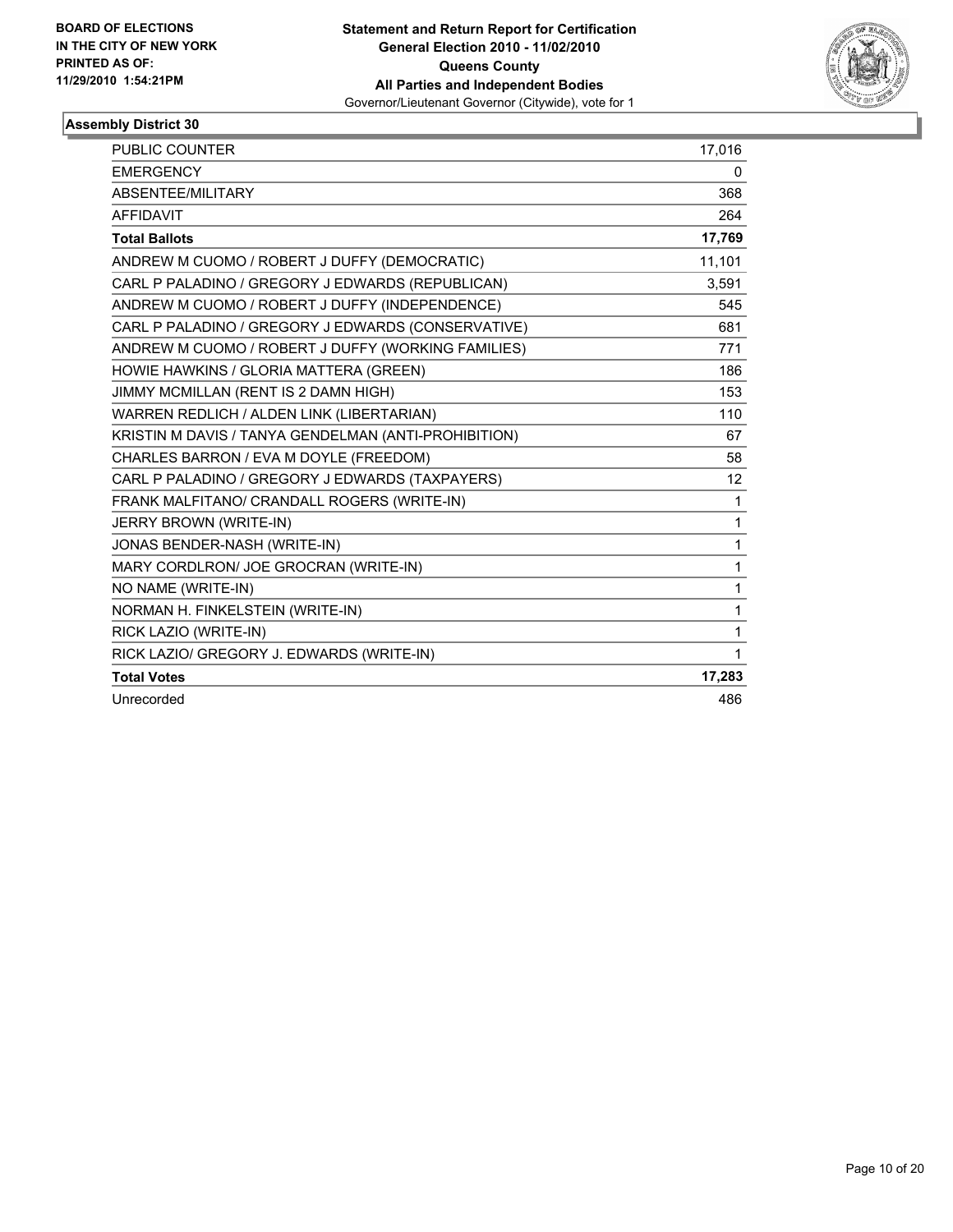

| <b>PUBLIC COUNTER</b>                                | 17,920 |
|------------------------------------------------------|--------|
| <b>EMERGENCY</b>                                     | 0      |
| <b>ABSENTEE/MILITARY</b>                             | 497    |
| <b>AFFIDAVIT</b>                                     | 344    |
| <b>Total Ballots</b>                                 | 18,811 |
| ANDREW M CUOMO / ROBERT J DUFFY (DEMOCRATIC)         | 15,812 |
| CARL P PALADINO / GREGORY J EDWARDS (REPUBLICAN)     | 863    |
| ANDREW M CUOMO / ROBERT J DUFFY (INDEPENDENCE)       | 237    |
| CARL P PALADINO / GREGORY J EDWARDS (CONSERVATIVE)   | 158    |
| ANDREW M CUOMO / ROBERT J DUFFY (WORKING FAMILIES)   | 583    |
| HOWIE HAWKINS / GLORIA MATTERA (GREEN)               | 29     |
| JIMMY MCMILLAN (RENT IS 2 DAMN HIGH)                 | 125    |
| WARREN REDLICH / ALDEN LINK (LIBERTARIAN)            | 25     |
| KRISTIN M DAVIS / TANYA GENDELMAN (ANTI-PROHIBITION) | 17     |
| CHARLES BARRON / EVA M DOYLE (FREEDOM)               | 474    |
| CARL P PALADINO / GREGORY J EDWARDS (TAXPAYERS)      | 5      |
| ARI ALTER (WRITE-IN)                                 | 1      |
| DECLINED PHANTOM (WRITE-IN)                          | 1      |
| NO NAME (WRITE-IN)                                   | 1      |
| VOID (WRITE-IN)                                      | 1      |
| <b>Total Votes</b>                                   | 18,332 |
| Unrecorded                                           | 479    |

| <b>PUBLIC COUNTER</b>                                | 20,730         |
|------------------------------------------------------|----------------|
| <b>EMERGENCY</b>                                     | 17             |
| ABSENTEE/MILITARY                                    | 325            |
| <b>AFFIDAVIT</b>                                     | 395            |
| <b>Total Ballots</b>                                 | 21,488         |
| ANDREW M CUOMO / ROBERT J DUFFY (DEMOCRATIC)         | 18,438         |
| CARL P PALADINO / GREGORY J EDWARDS (REPUBLICAN)     | 445            |
| ANDREW M CUOMO / ROBERT J DUFFY (INDEPENDENCE)       | 275            |
| CARL P PALADINO / GREGORY J EDWARDS (CONSERVATIVE)   | 67             |
| ANDREW M CUOMO / ROBERT J DUFFY (WORKING FAMILIES)   | 599            |
| HOWIE HAWKINS / GLORIA MATTERA (GREEN)               | 45             |
| JIMMY MCMILLAN (RENT IS 2 DAMN HIGH)                 | 156            |
| WARREN REDLICH / ALDEN LINK (LIBERTARIAN)            | 13             |
| KRISTIN M DAVIS / TANYA GENDELMAN (ANTI-PROHIBITION) | 18             |
| CHARLES BARRON / EVA M DOYLE (FREEDOM)               | 798            |
| CARL P PALADINO / GREGORY J EDWARDS (TAXPAYERS)      | 8              |
| DAN FEIN/HARRY D'AGUSTINO (WRITE-IN)                 | 1              |
| DAVID PATTERSON (WRITE-IN)                           | $\overline{2}$ |
| RICHARD BUTLER (WRITE-IN)                            | 1              |
| VOID (WRITE-IN)                                      | $\overline{2}$ |
| <b>Total Votes</b>                                   | 20,868         |
| Unrecorded                                           | 620            |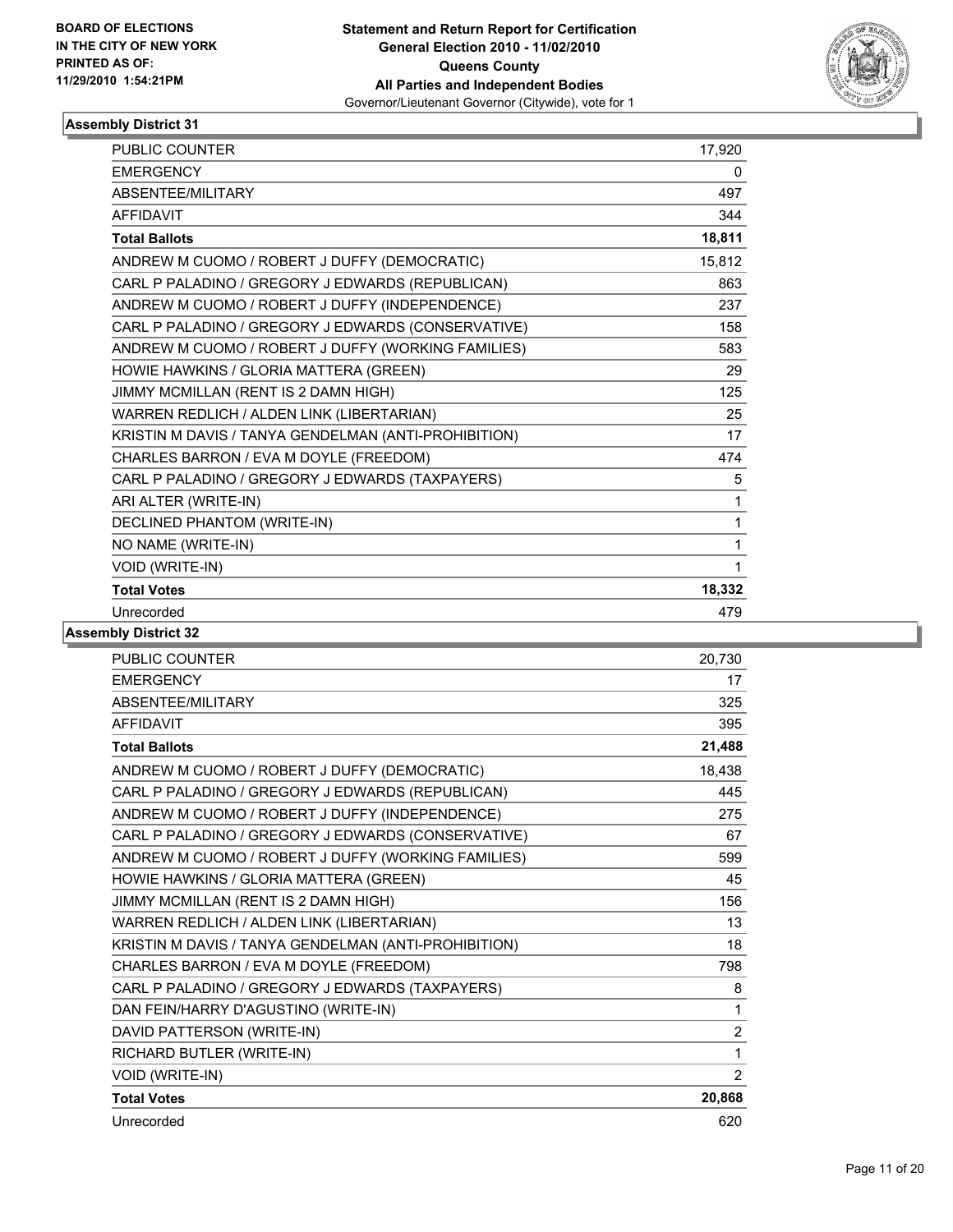

| <b>PUBLIC COUNTER</b>                                | 24,428         |
|------------------------------------------------------|----------------|
| <b>EMERGENCY</b>                                     | 75             |
| ABSENTEE/MILITARY                                    | 358            |
| <b>AFFIDAVIT</b>                                     | 280            |
| <b>Total Ballots</b>                                 | 25,168         |
| ANDREW M CUOMO / ROBERT J DUFFY (DEMOCRATIC)         | 20,023         |
| CARL P PALADINO / GREGORY J EDWARDS (REPUBLICAN)     | 1,505          |
| ANDREW M CUOMO / ROBERT J DUFFY (INDEPENDENCE)       | 420            |
| CARL P PALADINO / GREGORY J EDWARDS (CONSERVATIVE)   | 314            |
| ANDREW M CUOMO / ROBERT J DUFFY (WORKING FAMILIES)   | 1,203          |
| HOWIE HAWKINS / GLORIA MATTERA (GREEN)               | 66             |
| JIMMY MCMILLAN (RENT IS 2 DAMN HIGH)                 | 148            |
| WARREN REDLICH / ALDEN LINK (LIBERTARIAN)            | 46             |
| KRISTIN M DAVIS / TANYA GENDELMAN (ANTI-PROHIBITION) | 34             |
| CHARLES BARRON / EVA M DOYLE (FREEDOM)               | 797            |
| CARL P PALADINO / GREGORY J EDWARDS (TAXPAYERS)      | 20             |
| LEONARD FAZIOU (WRITE-IN)                            | 1              |
| MIHAI BUNAI (WRITE-IN)                               | 1              |
| RICK LAZIO (WRITE-IN)                                | $\overline{2}$ |
| TAHIRA NORTON (WRITE-IN)                             | 1              |
| TONY AVELLA (WRITE-IN)                               | 1              |
| VOID (WRITE-IN)                                      | 2              |
| <b>Total Votes</b>                                   | 24,584         |
| Unrecorded                                           | 584            |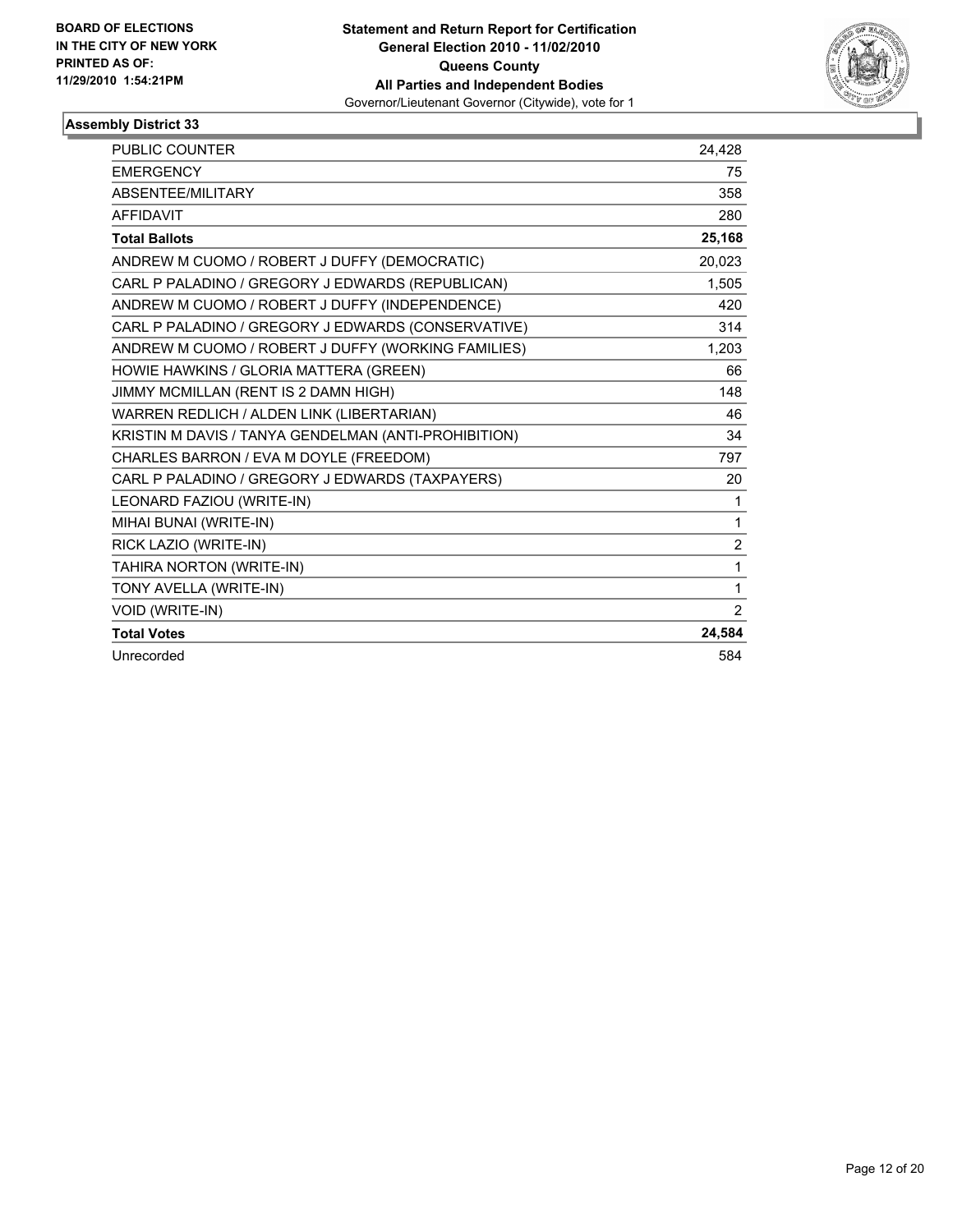

| PUBLIC COUNTER                                       | 13,768       |
|------------------------------------------------------|--------------|
| <b>EMERGENCY</b>                                     | 0            |
| ABSENTEE/MILITARY                                    | 232          |
| <b>AFFIDAVIT</b>                                     | 212          |
| <b>Total Ballots</b>                                 | 14,297       |
| ANDREW M CUOMO / ROBERT J DUFFY (DEMOCRATIC)         | 10,124       |
| CARL P PALADINO / GREGORY J EDWARDS (REPUBLICAN)     | 1,956        |
| ANDREW M CUOMO / ROBERT J DUFFY (INDEPENDENCE)       | 252          |
| CARL P PALADINO / GREGORY J EDWARDS (CONSERVATIVE)   | 243          |
| ANDREW M CUOMO / ROBERT J DUFFY (WORKING FAMILIES)   | 892          |
| HOWIE HAWKINS / GLORIA MATTERA (GREEN)               | 112          |
| JIMMY MCMILLAN (RENT IS 2 DAMN HIGH)                 | 125          |
| WARREN REDLICH / ALDEN LINK (LIBERTARIAN)            | 55           |
| KRISTIN M DAVIS / TANYA GENDELMAN (ANTI-PROHIBITION) | 54           |
| CHARLES BARRON / EVA M DOYLE (FREEDOM)               | 57           |
| CARL P PALADINO / GREGORY J EDWARDS (TAXPAYERS)      | 12           |
| BERNIE COHEN (WRITE-IN)                              | $\mathbf{1}$ |
| DAVID PATERSON (WRITE-IN)                            | 1            |
| DAVID PATTERSON (WRITE-IN)                           | 1            |
| ED KOCH (WRITE-IN)                                   | 1            |
| ELIOT SPITZER (WRITE-IN)                             | 1            |
| LUIS PEREZ MAN-ZANO (WRITE-IN)                       | 1            |
| NEIL P RULLO (WRITE-IN)                              | 1            |
| NO NAME (WRITE-IN)                                   | 3            |
| VOID (WRITE-IN)                                      | 1            |
| <b>Total Votes</b>                                   | 13,893       |
| Unrecorded                                           | 404          |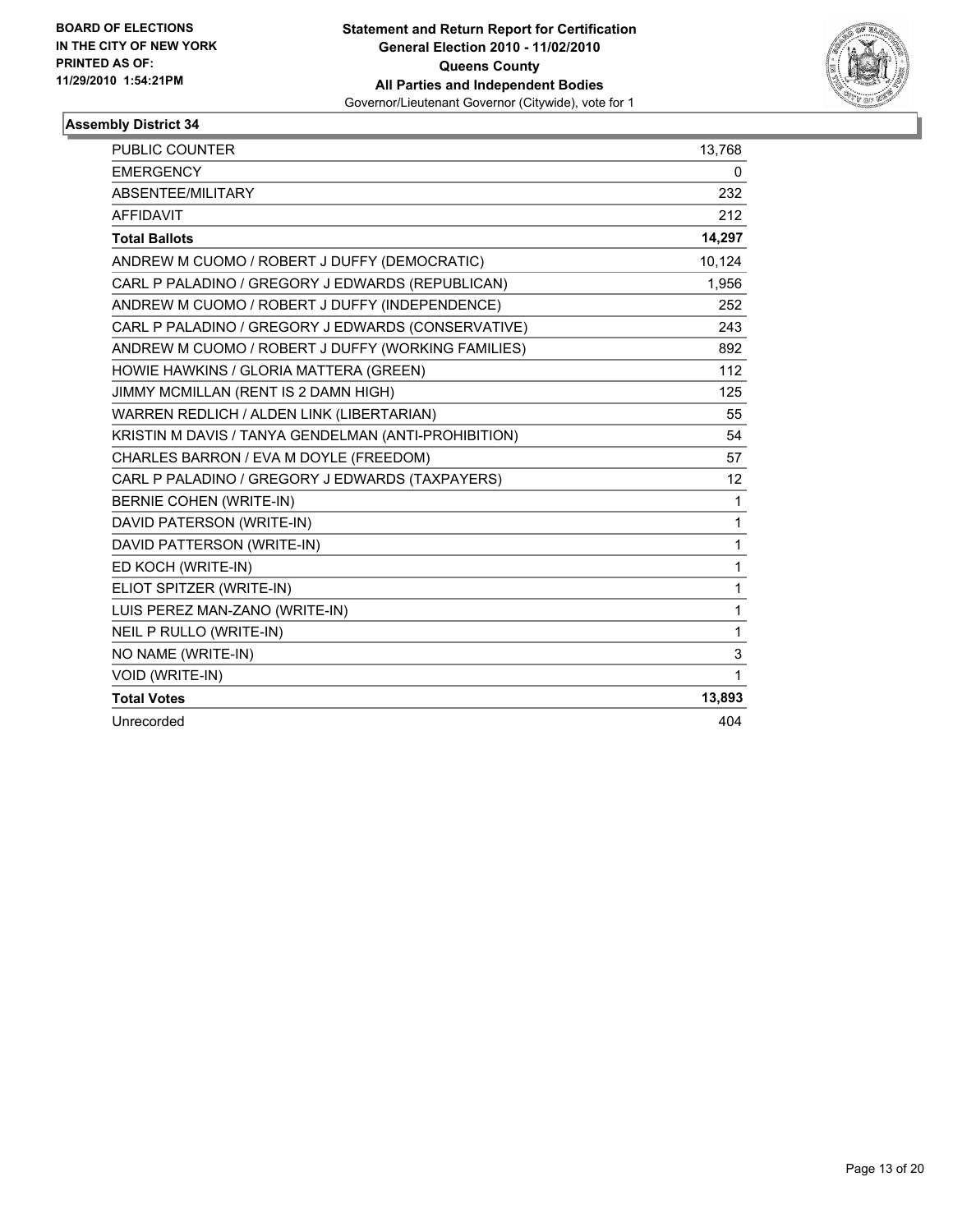

| <b>PUBLIC COUNTER</b>                                | 13,357 |
|------------------------------------------------------|--------|
| <b>EMERGENCY</b>                                     | 45     |
| ABSENTEE/MILITARY                                    | 292    |
| <b>AFFIDAVIT</b>                                     | 163    |
| <b>Total Ballots</b>                                 | 13,932 |
| ANDREW M CUOMO / ROBERT J DUFFY (DEMOCRATIC)         | 10,892 |
| CARL P PALADINO / GREGORY J EDWARDS (REPUBLICAN)     | 1,379  |
| ANDREW M CUOMO / ROBERT J DUFFY (INDEPENDENCE)       | 259    |
| CARL P PALADINO / GREGORY J EDWARDS (CONSERVATIVE)   | 129    |
| ANDREW M CUOMO / ROBERT J DUFFY (WORKING FAMILIES)   | 465    |
| HOWIE HAWKINS / GLORIA MATTERA (GREEN)               | 45     |
| JIMMY MCMILLAN (RENT IS 2 DAMN HIGH)                 | 94     |
| WARREN REDLICH / ALDEN LINK (LIBERTARIAN)            | 31     |
| KRISTIN M DAVIS / TANYA GENDELMAN (ANTI-PROHIBITION) | 48     |
| CHARLES BARRON / EVA M DOYLE (FREEDOM)               | 222    |
| CARL P PALADINO / GREGORY J EDWARDS (TAXPAYERS)      | 6      |
| KENYATTE TWANE (WRITE-IN)                            | 1      |
| NO NAME (WRITE-IN)                                   | 1      |
| <b>Total Votes</b>                                   | 13,572 |
| Unrecorded                                           | 360    |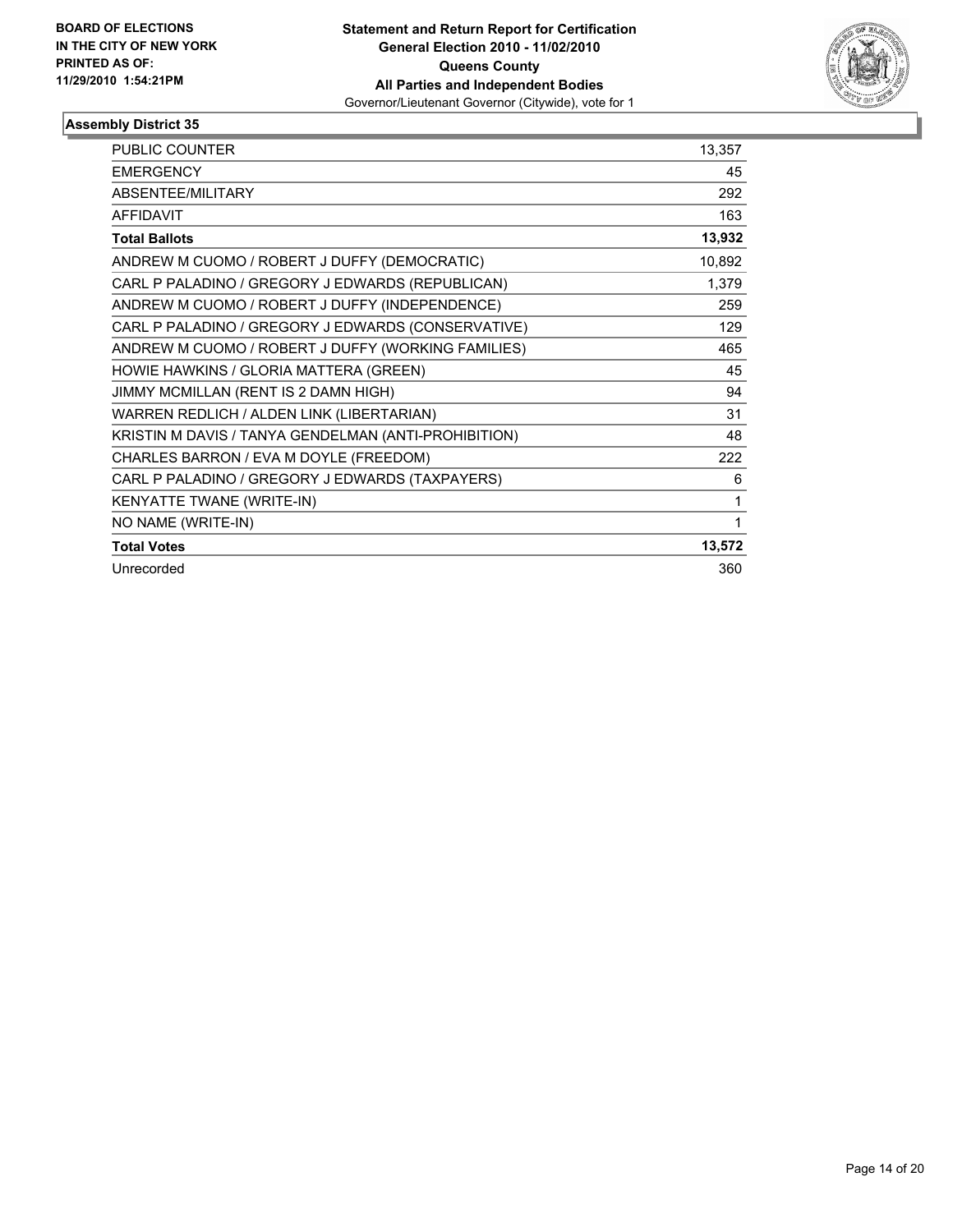

| PUBLIC COUNTER                                       | 17,109         |
|------------------------------------------------------|----------------|
| <b>EMERGENCY</b>                                     | 0              |
| ABSENTEE/MILITARY                                    | 295            |
| <b>AFFIDAVIT</b>                                     | 377            |
| <b>Total Ballots</b>                                 | 17,995         |
| ANDREW M CUOMO / ROBERT J DUFFY (DEMOCRATIC)         | 12,109         |
| CARL P PALADINO / GREGORY J EDWARDS (REPUBLICAN)     | 2,642          |
| ANDREW M CUOMO / ROBERT J DUFFY (INDEPENDENCE)       | 469            |
| CARL P PALADINO / GREGORY J EDWARDS (CONSERVATIVE)   | 344            |
| ANDREW M CUOMO / ROBERT J DUFFY (WORKING FAMILIES)   | 1,015          |
| HOWIE HAWKINS / GLORIA MATTERA (GREEN)               | 252            |
| JIMMY MCMILLAN (RENT IS 2 DAMN HIGH)                 | 215            |
| WARREN REDLICH / ALDEN LINK (LIBERTARIAN)            | 134            |
| KRISTIN M DAVIS / TANYA GENDELMAN (ANTI-PROHIBITION) | 85             |
| CHARLES BARRON / EVA M DOYLE (FREEDOM)               | 38             |
| CARL P PALADINO / GREGORY J EDWARDS (TAXPAYERS)      | 11             |
| C. DAVID TEIXEIRA (WRITE-IN)                         | $\mathbf{1}$   |
| DAN FEIN/HARRY D'AGASTINO (WRITE-IN)                 | 1              |
| DAVID PATERSON (WRITE-IN)                            | 1              |
| JOHN SMITH (WRITE-IN)                                | 1              |
| M. MOUSE / DON. DUCK (WRITE-IN)                      | 1              |
| NO NAME (WRITE-IN)                                   | 1              |
| RICK LAZIO (WRITE-IN)                                | 3              |
| ROBERT J. CAMPBELL (WRITE-IN)                        | 1              |
| RUDY GIULIANI (WRITE-IN)                             | $\overline{2}$ |
| <b>Total Votes</b>                                   | 17,326         |
| Unrecorded                                           | 669            |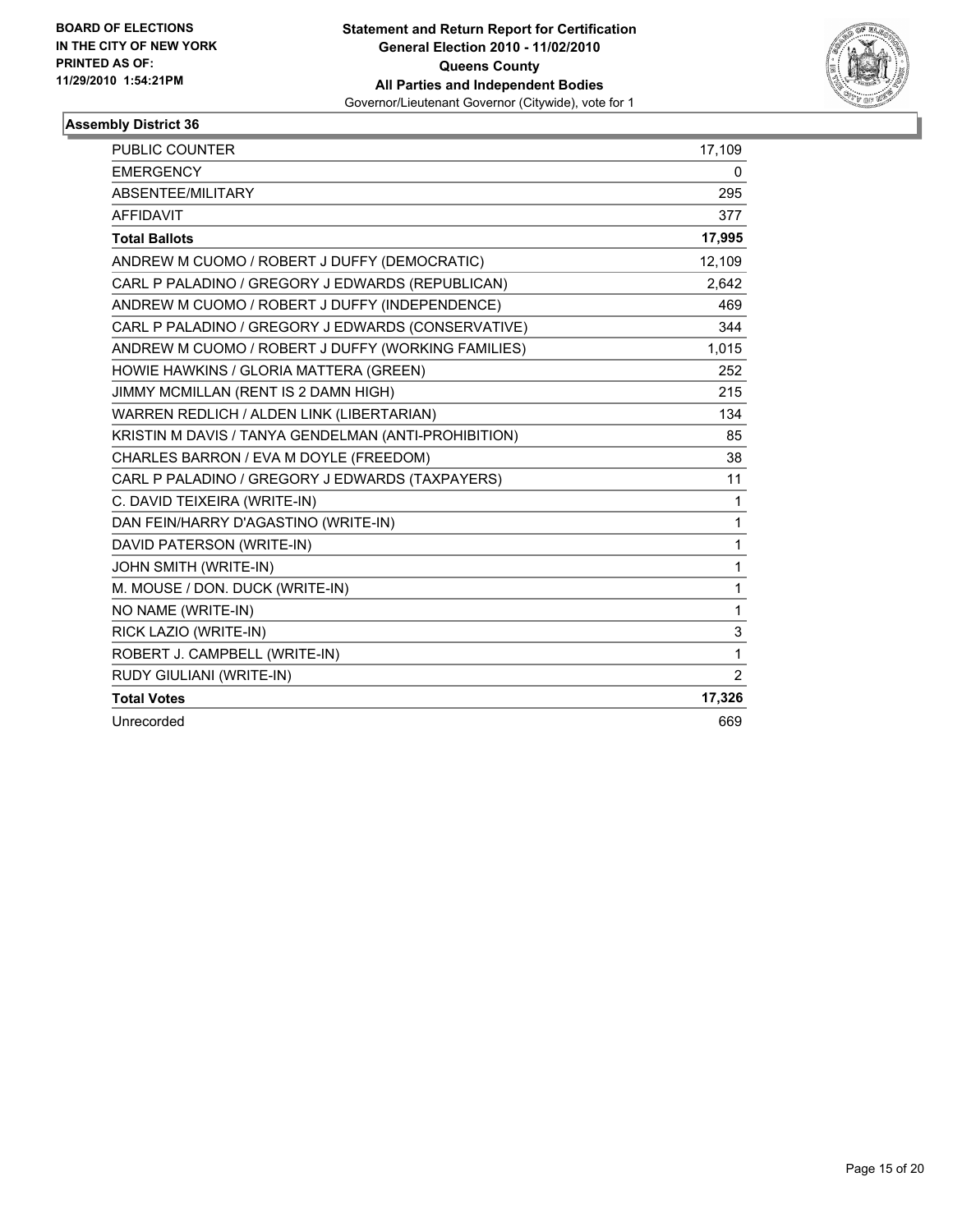

| <b>PUBLIC COUNTER</b>                                | 15,397           |
|------------------------------------------------------|------------------|
| <b>EMERGENCY</b>                                     | 0                |
| ABSENTEE/MILITARY                                    | 247              |
| AFFIDAVIT                                            | 291              |
| <b>Total Ballots</b>                                 | 16,024           |
| ANDREW M CUOMO / ROBERT J DUFFY (DEMOCRATIC)         | 11,469           |
| CARL P PALADINO / GREGORY J EDWARDS (REPUBLICAN)     | 1,854            |
| ANDREW M CUOMO / ROBERT J DUFFY (INDEPENDENCE)       | 336              |
| CARL P PALADINO / GREGORY J EDWARDS (CONSERVATIVE)   | 267              |
| ANDREW M CUOMO / ROBERT J DUFFY (WORKING FAMILIES)   | 880              |
| HOWIE HAWKINS / GLORIA MATTERA (GREEN)               | 196              |
| JIMMY MCMILLAN (RENT IS 2 DAMN HIGH)                 | 183              |
| WARREN REDLICH / ALDEN LINK (LIBERTARIAN)            | 90               |
| KRISTIN M DAVIS / TANYA GENDELMAN (ANTI-PROHIBITION) | 70               |
| CHARLES BARRON / EVA M DOYLE (FREEDOM)               | 122              |
| CARL P PALADINO / GREGORY J EDWARDS (TAXPAYERS)      | 19               |
| ADRIAN LONGO (WRITE-IN)                              | 1                |
| <b>CURTIS SLIWA (WRITE-IN)</b>                       | $\mathbf 1$      |
| DAVID PATERSON (WRITE-IN)                            | 1                |
| DAVID PATTERSON (WRITE-IN)                           | 1                |
| DIANE HAUSSERMAN (WRITE-IN)                          | 1                |
| ERIN K SHIELDS/ ROBERT J DUFFY (WRITE-IN)            | $\mathbf 1$      |
| JIMMY VAN/ BRAMER E (WRITE-IN)                       | 1                |
| MARVIN BETHEA (WRITE-IN)                             | 1                |
| MIKE KOCKABRE (WRITE-IN)                             | $\boldsymbol{2}$ |
| NO NAME (WRITE-IN)                                   | 1                |
| PATRICK MANLEY (WRITE-IN)                            | $\mathbf{1}$     |
| RAYMOND GEE (WRITE-IN)                               | $\mathbf{1}$     |
| ROBERT CARLE (WRITE-IN)                              | $\mathbf{1}$     |
| RUDOLPH GIULIANI (WRITE-IN)                          | 1                |
| WALTER N IWACHOW/ DAVID WANG (WRITE-IN)              | 1                |
| <b>Total Votes</b>                                   | 15,502           |
| Unrecorded                                           | 522              |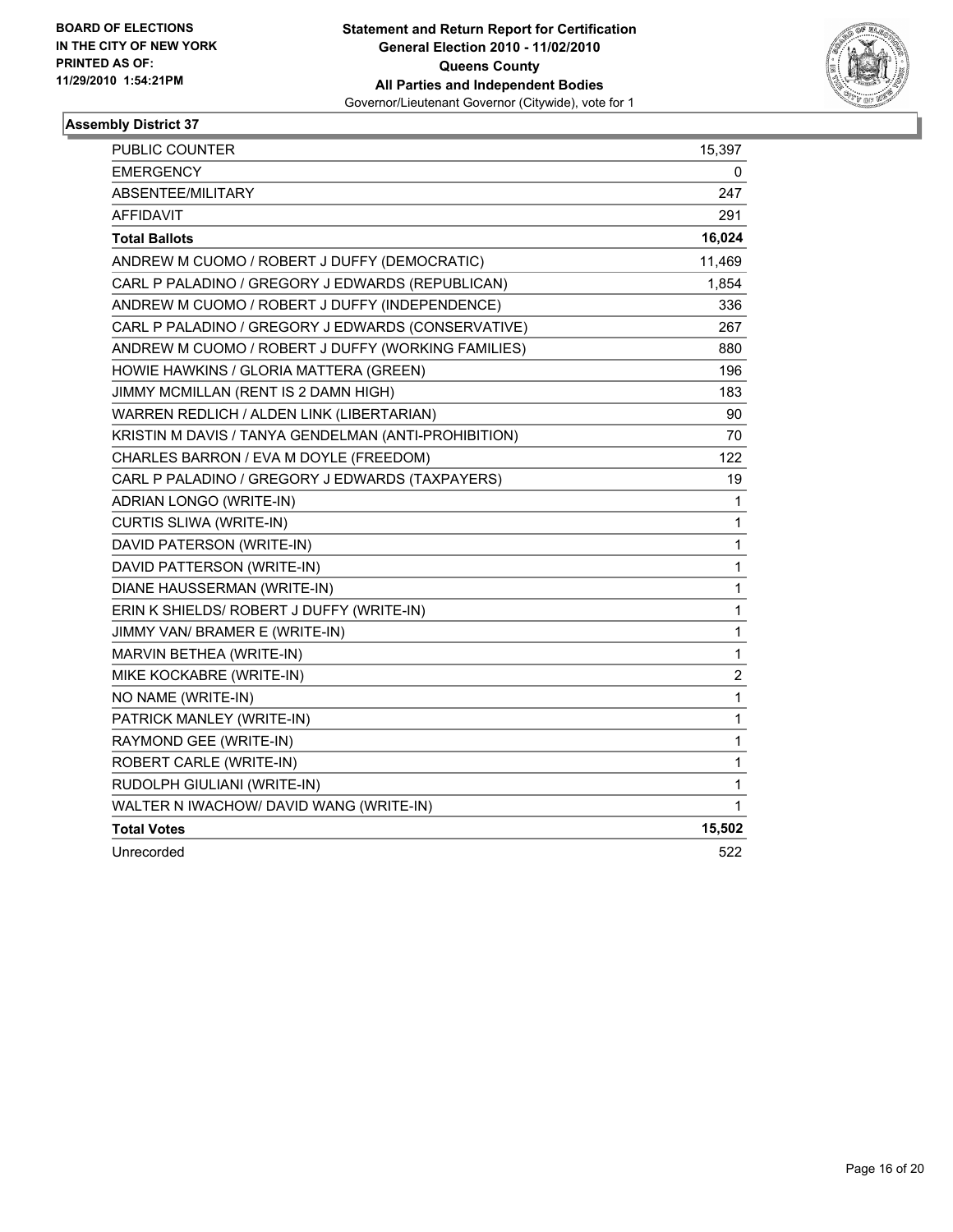

| <b>PUBLIC COUNTER</b>                                | 14,298       |
|------------------------------------------------------|--------------|
| <b>EMERGENCY</b>                                     | 17           |
| ABSENTEE/MILITARY                                    | 276          |
| <b>AFFIDAVIT</b>                                     | 209          |
| <b>Total Ballots</b>                                 | 14,839       |
| ANDREW M CUOMO / ROBERT J DUFFY (DEMOCRATIC)         | 10,087       |
| CARL P PALADINO / GREGORY J EDWARDS (REPUBLICAN)     | 2,602        |
| ANDREW M CUOMO / ROBERT J DUFFY (INDEPENDENCE)       | 389          |
| CARL P PALADINO / GREGORY J EDWARDS (CONSERVATIVE)   | 514          |
| ANDREW M CUOMO / ROBERT J DUFFY (WORKING FAMILIES)   | 423          |
| HOWIE HAWKINS / GLORIA MATTERA (GREEN)               | 72           |
| JIMMY MCMILLAN (RENT IS 2 DAMN HIGH)                 | 126          |
| WARREN REDLICH / ALDEN LINK (LIBERTARIAN)            | 64           |
| KRISTIN M DAVIS / TANYA GENDELMAN (ANTI-PROHIBITION) | 36           |
| CHARLES BARRON / EVA M DOYLE (FREEDOM)               | 65           |
| CARL P PALADINO / GREGORY J EDWARDS (TAXPAYERS)      | 24           |
| DAVID PATERSON (WRITE-IN)                            | 1            |
| EDWARD J. SPIOLLI (WRITE-IN)                         | 1            |
| LUCY BERKOWITTZ (WRITE-IN)                           | 1            |
| NO NAME (WRITE-IN)                                   | $\mathbf{1}$ |
| PETER KING (WRITE-IN)                                | 1            |
| <b>Total Votes</b>                                   | 14,407       |
| Unrecorded                                           | 432          |

| PUBLIC COUNTER                                       | 9,918  |
|------------------------------------------------------|--------|
| <b>EMERGENCY</b>                                     | 3      |
| ABSENTEE/MILITARY                                    | 125    |
| <b>AFFIDAVIT</b>                                     | 123    |
| <b>Total Ballots</b>                                 | 10,237 |
| ANDREW M CUOMO / ROBERT J DUFFY (DEMOCRATIC)         | 7,691  |
| CARL P PALADINO / GREGORY J EDWARDS (REPUBLICAN)     | 1,053  |
| ANDREW M CUOMO / ROBERT J DUFFY (INDEPENDENCE)       | 171    |
| CARL P PALADINO / GREGORY J EDWARDS (CONSERVATIVE)   | 111    |
| ANDREW M CUOMO / ROBERT J DUFFY (WORKING FAMILIES)   | 654    |
| HOWIE HAWKINS / GLORIA MATTERA (GREEN)               | 68     |
| JIMMY MCMILLAN (RENT IS 2 DAMN HIGH)                 | 65     |
| WARREN REDLICH / ALDEN LINK (LIBERTARIAN)            | 32     |
| KRISTIN M DAVIS / TANYA GENDELMAN (ANTI-PROHIBITION) | 20     |
| CHARLES BARRON / EVA M DOYLE (FREEDOM)               | 41     |
| CARL P PALADINO / GREGORY J EDWARDS (TAXPAYERS)      | 8      |
| DAVID A PATERSON (WRITE-IN)                          | 1      |
| DAVID PATTERSON (WRITE-IN)                           | 1      |
| NO NAME (WRITE-IN)                                   | 5      |
| <b>Total Votes</b>                                   | 9,921  |
| Unrecorded                                           | 316    |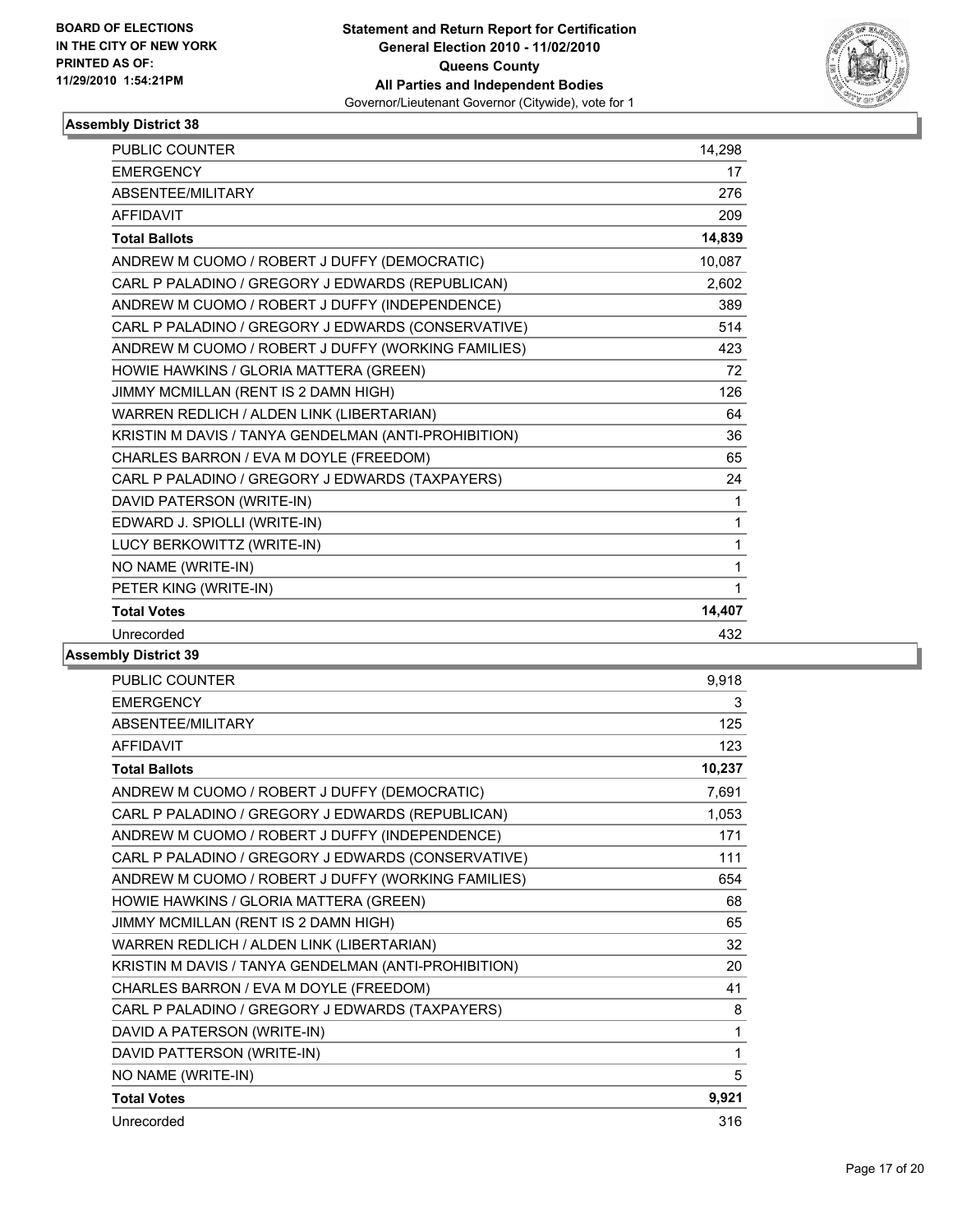

#### **Total for Governor/Lieutenant Governor (Citywide) - Queens County**

| <b>PUBLIC COUNTER</b>                                | 336,956 |
|------------------------------------------------------|---------|
| <b>EMERGENCY</b>                                     | 209     |
| ABSENTEE/MILITARY                                    | 7,837   |
| AFFIDAVIT                                            | 4,752   |
| <b>Total Ballots</b>                                 | 351,550 |
| ANDREW M CUOMO / ROBERT J DUFFY (DEMOCRATIC)         | 246,218 |
| CARL P PALADINO / GREGORY J EDWARDS (REPUBLICAN)     | 53,362  |
| ANDREW M CUOMO / ROBERT J DUFFY (INDEPENDENCE)       | 8,111   |
| CARL P PALADINO / GREGORY J EDWARDS (CONSERVATIVE)   | 8,318   |
| ANDREW M CUOMO / ROBERT J DUFFY (WORKING FAMILIES)   | 12,937  |
| HOWIE HAWKINS / GLORIA MATTERA (GREEN)               | 2,165   |
| JIMMY MCMILLAN (RENT IS 2 DAMN HIGH)                 | 2,879   |
| WARREN REDLICH / ALDEN LINK (LIBERTARIAN)            | 1,594   |
| KRISTIN M DAVIS / TANYA GENDELMAN (ANTI-PROHIBITION) | 1,045   |
| CHARLES BARRON / EVA M DOYLE (FREEDOM)               | 4,124   |
| CARL P PALADINO / GREGORY J EDWARDS (TAXPAYERS)      | 323     |
| ADRIAN LONGO (WRITE-IN)                              | 1       |
| ANDREW DEIDD (WRITE-IN)                              | 1       |
| ANDREW HEVESI (WRITE-IN)                             | 1       |
| ANN WELLNER (WRITE-IN)                               | 1       |
| ANTHONY TATANO (WRITE-IN)                            | 1       |
| ARI ALTER (WRITE-IN)                                 | 1       |
| BERNIE COHEN (WRITE-IN)                              | 1       |
| BOZO THE CLOWN (WRITE-IN)                            | 1       |
| <b>BRANDON (WRITE-IN)</b>                            | 1       |
| C. DAVID TEIXEIRA (WRITE-IN)                         | 1       |
| CAONO (WRITE-IN)                                     | 1       |
| CHARLES BARRERY (WRITE-IN)                           | 1       |
| CHARLES BURRON (WRITE-IN)                            | 1       |
| CURTIS SLIWA (WRITE-IN)                              | 1       |
| D. SPINA (WRITE-IN)                                  | 1       |
| DAN FEIN/HARRY D'AGASTINO (WRITE-IN)                 | 1       |
| DAN FEIN/HARRY D'AGUSTINO (WRITE-IN)                 | 1       |
| DAVID A PATERSON (WRITE-IN)                          | 1       |
| DAVID CLARKE JR. (WRITE-IN)                          | 1       |
| DAVID PATERSON (WRITE-IN)                            | 6       |
| DAVID PATERSON/EVA M. DOYLE (WRITE-IN)               | 1       |
| DAVID PATTERSON (WRITE-IN)                           | 9       |
| DAVID SCHWARTZ (WRITE-IN)                            | 1       |
| DECLINED PHANTOM (WRITE-IN)                          | 1       |
| DENNIS CARIELLO (WRITE-IN)                           | 2       |
| DENNIS HUI (WRITE-IN)                                | 1       |
| DIANE HAUSSERMAN (WRITE-IN)                          | 1       |
| DOROTHY MURPHY (WRITE-IN)                            | 1       |
| ED KOCH (WRITE-IN)                                   | 1       |
| EDWARD J. SPIOLLI (WRITE-IN)                         | 1       |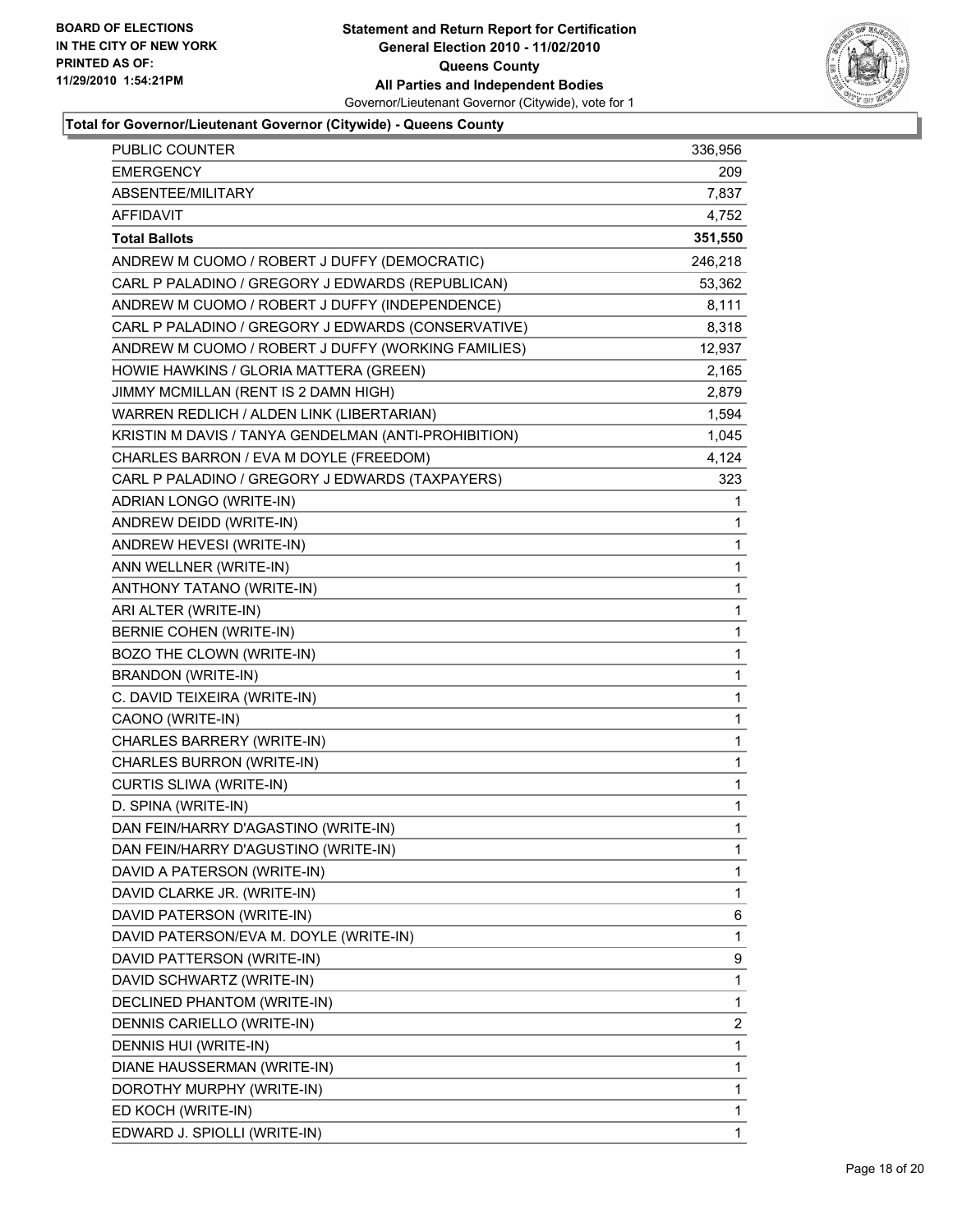

#### **Total for Governor/Lieutenant Governor (Citywide) - Queens County**

| ELIOT SPITZER (WRITE-IN)                    | 1              |
|---------------------------------------------|----------------|
| ELKANAH ADELMA (WRITE-IN)                   | 1              |
| ERIC ULRICH (WRITE-IN)                      | 1              |
| ERICE DRUATO (WRITE-IN)                     | 1              |
| ERIN K SHIELDS/ ROBERT J DUFFY (WRITE-IN)   | 1              |
| FERNANDO VITTIGLIO (WRITE-IN)               | 1              |
| FRANK MALFITANO/ CRANDALL ROGERS (WRITE-IN) | 1              |
| FRED NATHANSON (WRITE-IN)                   | 1              |
| FUND AUTISM (WRITE-IN)                      | 1              |
| GEMAAL D. BROWN (WRITE-IN)                  | 1              |
| GEORGE PATAKI/ED MALGARO (WRITE-IN)         | 1              |
| HOWARD STERN/ ZENO PLEP (WRITE-IN)          | 1              |
| JAMES GLEANON/WILLIAM BAPTISTA (WRITE-IN)   | 1              |
| JAMES TRIKAS (WRITE-IN)                     | 1              |
| JERRY BROWN (WRITE-IN)                      | 1              |
| JIMMY VAN/ BRAMER E (WRITE-IN)              | 1              |
| JOHN SMITH (WRITE-IN)                       | 1              |
| JONAS BENDER-NASH (WRITE-IN)                | 1              |
| K. WILLINGHAM (WRITE-IN)                    | $\overline{2}$ |
| KATHERINE R MASI (WRITE-IN)                 | $\overline{2}$ |
| KELLY GELFAND (WRITE-IN)                    | 1              |
| KENYATTE TWANE (WRITE-IN)                   | 1              |
| KEVIN BOYLE (WRITE-IN)                      | $\overline{2}$ |
| KEVIN P WARD (WRITE-IN)                     | 1              |
| KRISTEN GILLIBRAND (WRITE-IN)               | 1              |
| LEONARD FAZIOU (WRITE-IN)                   | 1              |
| LISA MURBOWSKI (WRITE-IN)                   | 1              |
| LUCY BERKOWITTZ (WRITE-IN)                  | 1              |
| LUIS PEREZ MAN-ZANO (WRITE-IN)              | 1              |
| M. MOUSE / DON. DUCK (WRITE-IN)             | 1              |
| MABEL LAW (WRITE-IN)                        | 1              |
| MARVIN BETHEA (WRITE-IN)                    | 1              |
| MARY CORDLRON/ JOE GROCRAN (WRITE-IN)       | 1              |
| MICHAEL ABEL (WRITE-IN)                     | 9              |
| MICHAEL BLOOMBERG (WRITE-IN)                | 5              |
| MICHAEL COUGHLIN (WRITE-IN)                 | 1              |
| MICHAEL GABLE (WRITE-IN)                    | 1              |
| MICHAEL V GRASSO (WRITE-IN)                 | 1              |
| MIHAI BUNAI (WRITE-IN)                      | 1              |
| MIKE ABEL (WRITE-IN)                        | 1              |
| MIKE KOCKABRE (WRITE-IN)                    | 2              |
| MINNIE MOUSE (WRITE-IN)                     | 1              |
| MONTGOMERY SUMMA (WRITE-IN)                 | 1              |
| NEIL P RULLO (WRITE-IN)                     | 1              |
| NO NAME (WRITE-IN)                          | 38             |
| NOAH HOPKINS (WRITE-IN)                     | 2              |
|                                             |                |